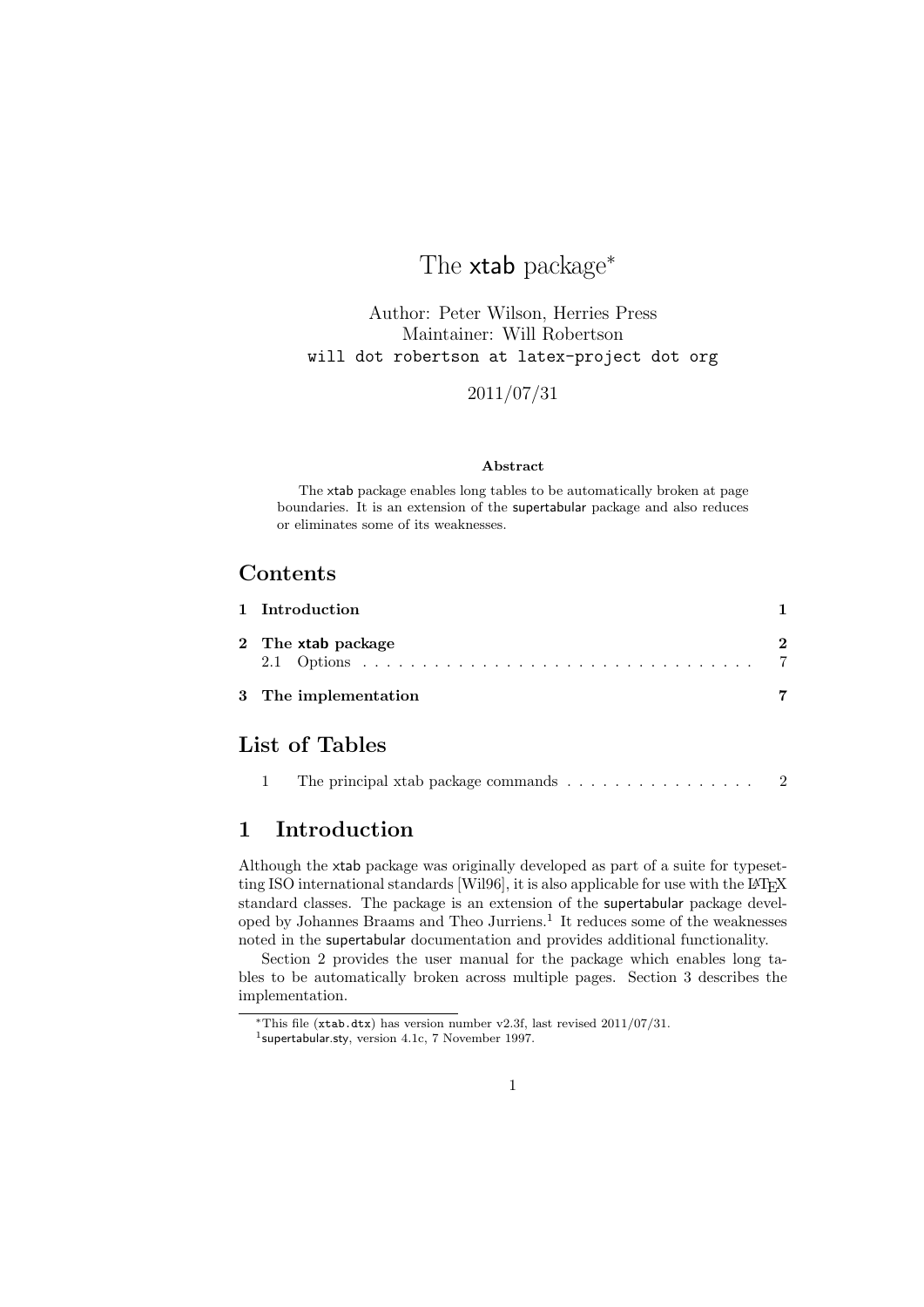This manual is typeset according to the conventions of the LATEX DOCsTRIP utility which enables the automatic extraction of the LAT<sub>E</sub>X macro source files [GMS94].

## 2 The xtab package

The supertabular package provides for the automatic breaking of a long table across page boundaries. The extension provided here enables the heading on the table on the last page to differ from those on earlier pages of the table. The downside of the extension is that LATEX has to be run twice if the document contains a supertabular. However,  $\mathbb{F}$ F<sub>E</sub>X is usually run at least twice for any but the simplest document in order to get cross-references and Table of Contents, etc., resolved correctly.

The current version of the extension also either cures or reduces following weaknesses in the supertabular package.<sup>2</sup>

- 1. Sometimes the top caption of a supertabular is printed on one page and the body is printed on the following page(s). That is, there is a lonely caption.
- 2. Sometimes the last page of a supertabular consists of an empty table. That is, just the head and foot of the table are printed.
- 3. If the number of lines in the first header for the table differs from the number of lines in subsequent headers, then the continuation pages of the table may be too short or, more troubling, too long.

The weaknesses are caused by trying to guess where T<sub>EX</sub> will put a page break. The package has to guesstimate how long the next entry will be in the table and, if it is too long for the available space, it puts in its own page break. If its guess is off too much in one direction,  $T_{\rm F}X$  will break the page unexpectadly; if it's off in the other direction supertabular will put in an unnecessary page break.

The xtab package has reduced, but perhaps not entirely eliminated, these weaknesses. Some hand tuning may still be required.

The principal commands available are given in Table 1.

| Command | Effect                                                                                                                                                                                                                                                                                                                                                                                                                                                                                                         |
|---------|----------------------------------------------------------------------------------------------------------------------------------------------------------------------------------------------------------------------------------------------------------------------------------------------------------------------------------------------------------------------------------------------------------------------------------------------------------------------------------------------------------------|
|         | $\begin{bmatrix} \begin{array}{ccc} \Delta & \Delta \end{array} & \Delta \end{bmatrix}$ and $\begin{bmatrix} \Delta & \Delta \end{bmatrix}$ and $\begin{bmatrix} \Delta & \Delta \end{bmatrix}$ and $\begin{bmatrix} \Delta & \Delta \end{bmatrix}$ and $\begin{bmatrix} \Delta & \Delta \end{bmatrix}$ and $\begin{bmatrix} \Delta & \Delta \end{bmatrix}$ and $\begin{bmatrix} \Delta & \Delta \end{bmatrix}$ and $\begin{bmatrix} \Delta & \Delta \end{bmatrix}$ and $\begin{bmatrix} \Delta & \Delta \end$ |
|         | \begin{tabular}{} environment.                                                                                                                                                                                                                                                                                                                                                                                                                                                                                 |
|         | You supply the specification of the                                                                                                                                                                                                                                                                                                                                                                                                                                                                            |
|         | columns just as for the normal tabular                                                                                                                                                                                                                                                                                                                                                                                                                                                                         |
|         | environment.                                                                                                                                                                                                                                                                                                                                                                                                                                                                                                   |
|         | Continued on next page                                                                                                                                                                                                                                                                                                                                                                                                                                                                                         |
|         |                                                                                                                                                                                                                                                                                                                                                                                                                                                                                                                |

Table 1: The principal xtab package commands

 $2I$  have corresponded with the authors of supertabular about these.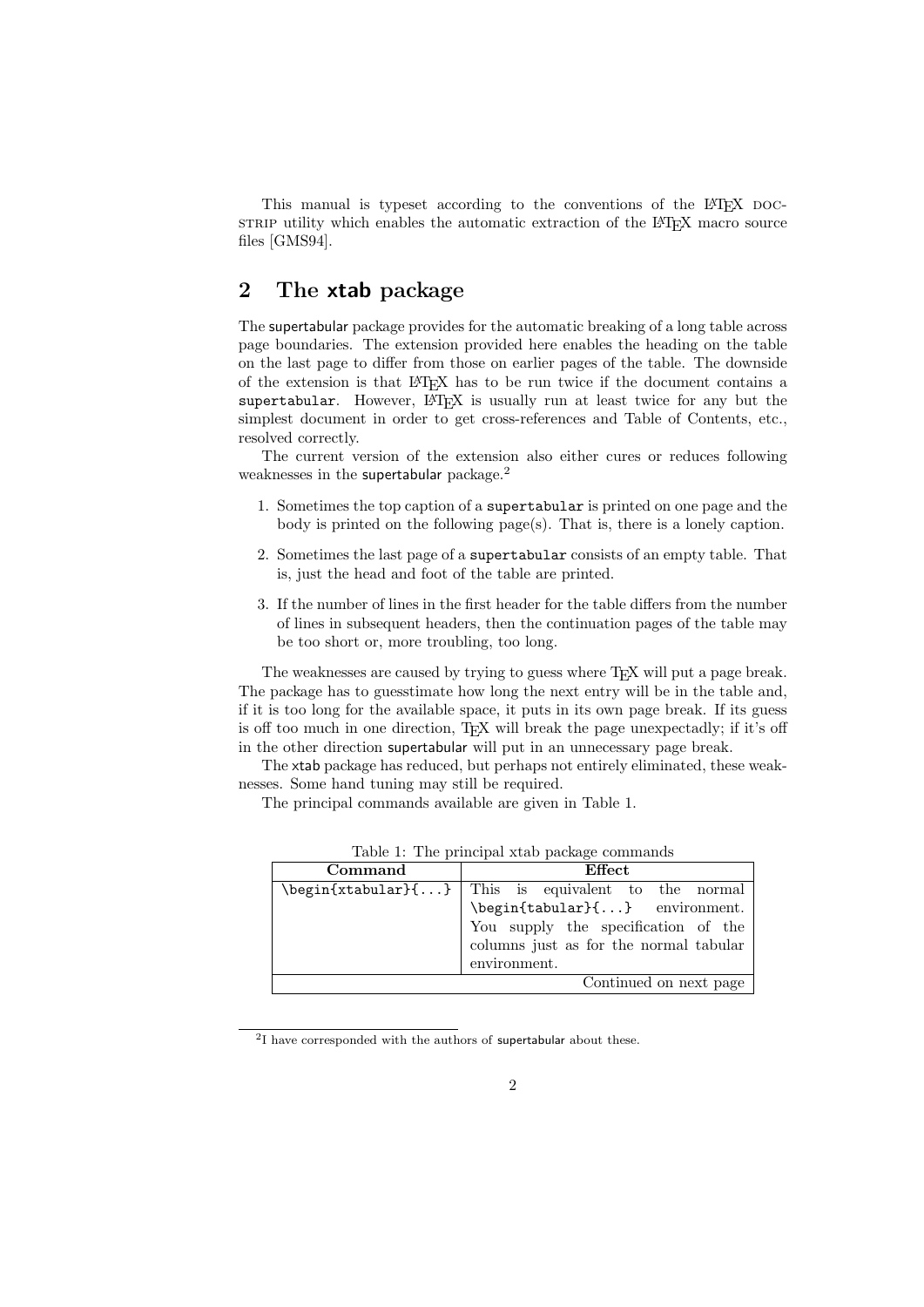| $\operatorname{Command}$ | Effect                                     |
|--------------------------|--------------------------------------------|
|                          | All commands that can be used within       |
|                          | a tabular environment can also be used     |
|                          | within the xtabular environment.           |
|                          | Unlike the tabular environment which       |
|                          | prevents page breaking within the tabu-    |
|                          | lar, the xtabular allows page breaking,    |
|                          | so that tabulars can extend automati-      |
|                          | cally across several pages.                |
|                          | xtabular starts off with a tabular envi-   |
|                          | ronment and checks the amount of space     |
|                          | left on the page as it adds each row to    |
|                          | the tabulation. If the space left on the   |
|                          | page is too short for another row, then    |
|                          | it ends the current tabular, performs a    |
|                          | page break and starts another tabular      |
|                          | on the following page. This process is re- |
|                          | peated until all the rows have been out-   |
|                          | put.                                       |
|                          | There are special commands for caption-    |
|                          | ing an xtabular as a table, and also el-   |
|                          | ements can be automatically inserted af-   |
|                          | ter each (internal) \begin{tabular} and    |
|                          | immediately before each \end{tabular}.     |
|                          | Do not put a xtabular in a table envi-     |
|                          | ronment, as the table environment keeps    |
|                          | its contents on a single page (presumably  |
|                          | you are using xtabular because its con-    |
|                          | tents are longer than one page).           |
| \end{xtabular}           | End the xtabular environment.              |
| \begin{mpxtabular}       | Like the xtabular environment except       |
|                          | that each 'page' is put into a minipage    |
|                          | first.                                     |
|                          | Thus it is possible to have footnotes in-  |
|                          | side an mpxtabular. The footnote text      |
|                          | is printed at the end of each page.        |
|                          | Continued on next page                     |

Table 1 – continued from previous page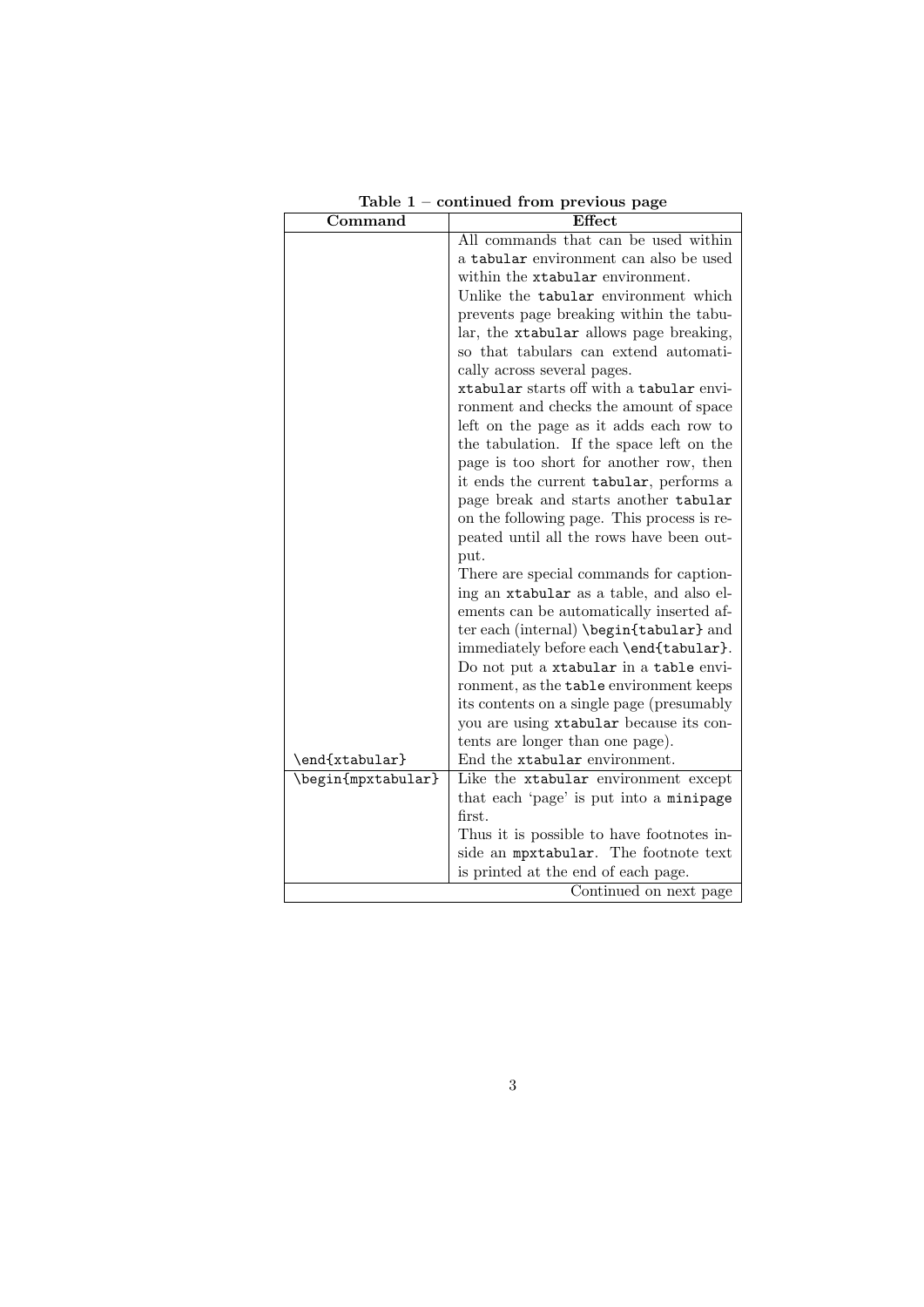| Command           | <b>Effect</b>                                                                                                                                                                                                                                                                                                                                                                                                                                                                                          |
|-------------------|--------------------------------------------------------------------------------------------------------------------------------------------------------------------------------------------------------------------------------------------------------------------------------------------------------------------------------------------------------------------------------------------------------------------------------------------------------------------------------------------------------|
| \end{mpxtabular}  | End the mpxtabular environment.                                                                                                                                                                                                                                                                                                                                                                                                                                                                        |
|                   | Note: If any of the following commands<br>are used, then they should be placed<br>before the particular xtabular environ-<br>ment that they apply to.                                                                                                                                                                                                                                                                                                                                                  |
| \topcaption{}     | A command to provide a caption for the<br>table. The caption is placed at the top of<br>the table.                                                                                                                                                                                                                                                                                                                                                                                                     |
| \bottomcaption{}  | A command to provide a caption for the<br>table. The caption is placed at the bot-<br>tom of the table.                                                                                                                                                                                                                                                                                                                                                                                                |
| \tablecaption{}   | A command to provide a caption for the<br>table. The caption is placed at the de-<br>fault position, which is at the top of the<br>table.<br>Notes: You cannot use the \caption<br>command but you can put a label af-<br>ter any of these captioning commands. If<br>you want captioning, the command must<br>be specified before the start of the su-<br>pertabular environment.<br>The $\ldots$ caption{} command(s)<br>re-<br>main in effect until changed by another<br>$\ldots$ caption command. |
| \tablefirsthead{} | Defines the contents of the first occurence<br>of the tabular head. The tabular head is<br>some special treatment of the first row in<br>the table. This command is optional.<br>If used, the header must be closed by the<br>end of line command for tabulars (e.g.,<br>$\setminus \setminus$ .                                                                                                                                                                                                       |
| \tablehead{}      | Defines the contents of the table head on<br>subsequent pages.<br>For example, you might want to note<br>that this is a continuation of the ta-<br>ble on the previous page, as well as re-<br>peating any column headings that were<br>given at the start of the xtabular by<br>\tablefirsthead.                                                                                                                                                                                                      |
|                   | Continued on next page                                                                                                                                                                                                                                                                                                                                                                                                                                                                                 |

Table 1 – continued from previous page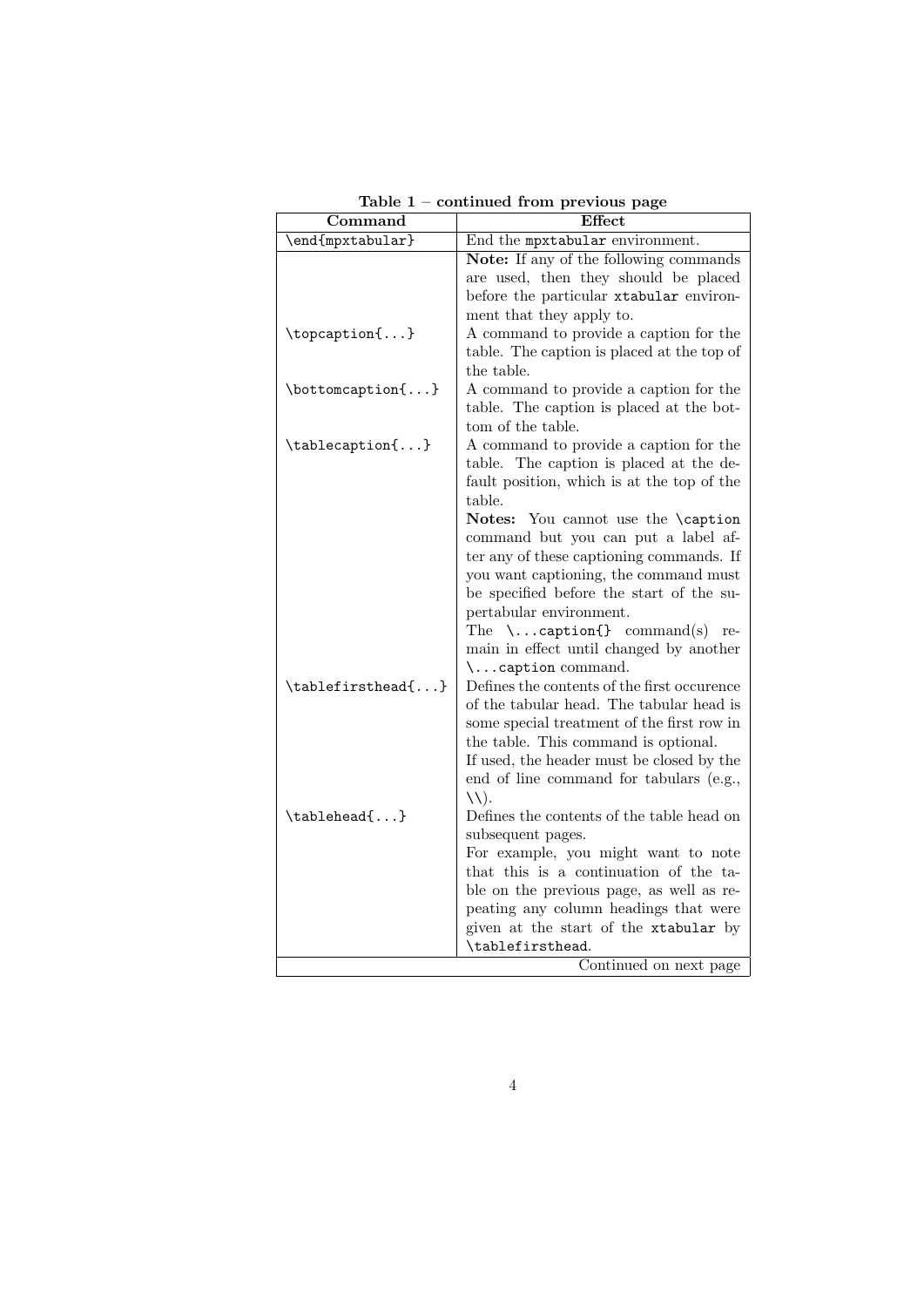| Command                          | Effect                                    |
|----------------------------------|-------------------------------------------|
|                                  | The header must be closed like the        |
|                                  | \tablefirsthead command.                  |
| \tablelasthead{}                 | Defines the contents of the table head on |
|                                  | the last page of the table.               |
|                                  | For example, you might want to note that  |
|                                  | the table is concluded on this page.      |
|                                  | The header must be closed like the        |
|                                  | \tablefirsthead command.                  |
| \notablelasthead                 | Switches off the last \tablelasthead.     |
|                                  | A \tablelasthead stays in effect until    |
|                                  | overwritten by a new \tablelasthead or    |
|                                  | cancelled by this command.                |
| $\mathcal{L}$ }                  | contents of<br>The<br>this<br>command     |
|                                  | inserted before the (internal)<br>are     |
|                                  | \end{tabular} on each page except for     |
|                                  | the last page of the table.               |
|                                  | For example, you might want to note that  |
|                                  | the table is continued on the next page.  |
| $\{\text{tablelasttail}\ldots\}$ | The contents of this command<br>are       |
|                                  | inserted before the final (internal)      |
|                                  | \end{tabular} of the table.               |
|                                  | For example, you might want to note that  |
|                                  | this is where the table ends.             |

Table 1 – concluded from previous page

As well as the xtabular and mpxtabular environments there are the corresponding starred versions (i.e., xtabular\* and mpxtabular\* for use in two column mode where the table is meant to span both columns.

Table 1 was produced by code similar to the following:

```
\topcaption{The principal xtab package commands} \label{tab:xtab}
\tablefirsthead{\hline \multicolumn{1}{|c|}{\textbf{Command}} &
                         \label{thm:main} $$\multicolumn{1}{cl}{cl}{\texttextbf{Effect}} \ \hbox{hline } } \hbox{d}{cl}\tablehead{\multicolumn{2}{c}%
            {{\captionsize\bfseries \tablename\ \thetable{} --
              continued from previous page}} \\
  \hline \multicolumn{1}{|c|}{\textbf{Command}} &
            \label{thm:main} $$\multicolumn{1}{c}{c}{\textstrut} \textbf{Effect}} \ \hline \ }\tablelasthead{\multicolumn{2}{c}%
            {{\captionsize\bfseries \tablename\ \thetable{} --
              concluded from previous page}} \\
 \hline \multicolumn{1}{|c|}{\textbf{Command}} &
            \multicolumn{1}{c|}{\textbf{Effect}} \\ \hline }
\tabletail{\hline \multicolumn{2}{|r|}{{Continued on next page}} \\ \hline}
\tablelasttail{\hline \hline}
```
\begin{center}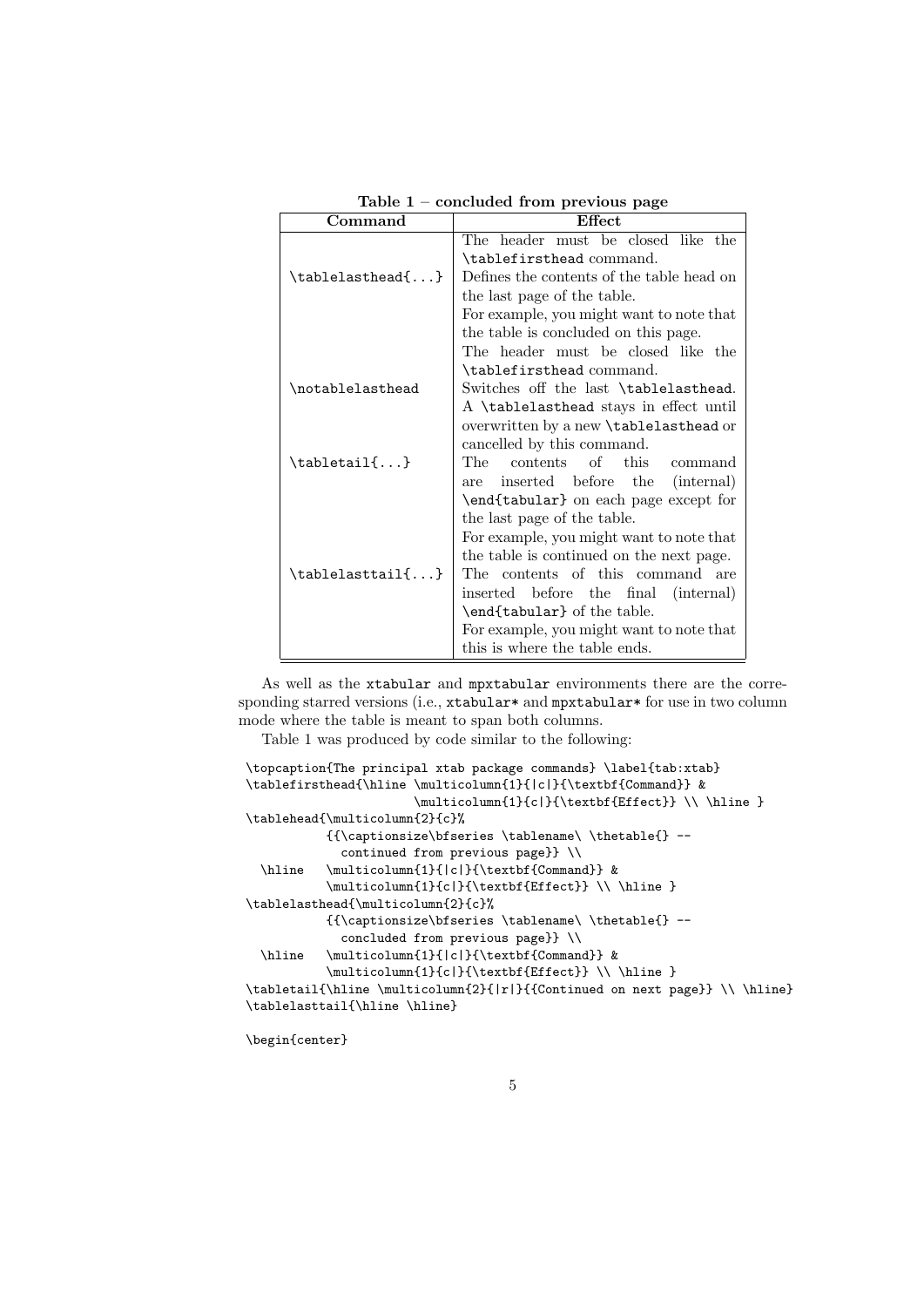```
\begin{xtabular}{|l|p{0.5\textwidth}|}
\verb|\begin{xtabular}{...}| & This is equivalent to the normal
                           \verb|\begin{tabular}{...}| environment.
                           You supply the specification of the columns
                           just as for the normal \Lenv{tabular} environment.
 \\
 \boldsymbol{\ell}All commands that can be used within a \Lenv{tabular}
                           environment can also be used within
                           the \Lenv{xtabular} environment.
 \setminus\ellUnlike the \Lenv{tabular} environment which prevents page breaking
within the tabular, the \Lenv{xtabular} allows page breaking, so that
tabulars can extend automatically across several pages.
... ... ...
\verb|\tablelasttail{...}| & The contents of this command are inserted before
                           the final (internal) \verb|\end{tabular}| of the table.
 \setminus\mathcal{R}For example, you might want to note that this is where
the table ends.
 \lambda\lambda\end{xtabular}
\end{center}
```
The table is only broken between rows — a row will not be split across pages. This can lead to some bad page breaks, especially if there are rows with a large vertical height (like some in Table 1). It is best to keep rows not too tall.

Unkike the table environment which floats, an xtabular environment is typeset at the point in the document where the environment is specified. It is best not to start an xtabular too close to the bottom of a page otherwise there might be an ugly page break.

\shrinkheight The command \shrinkheight { $\langle \lambda \rangle$ } may be used after the first \\ in the table to modify the allowed height of the table on that page. A positive  $\langle \text{length} \rangle$ decreases the allowed space on the page and a negative  $\langle length \rangle$  increases the allowed space.

For example:

\shrinkheight{2\baselineskip} decreases the space per page by two lines. \shrinkheight{-\baselineskip} increases the space per page by one line.

Note that I have never tried using this command so I cannot comment on its efficacy. Instead, I use the \xentrystretch command when necessary.

 $\xentrystretch$  The command  $\xentrystretch{\langle decimal-fraction\rangle}$  can be used before a table to modify the amount of vertical space apparently consumed by each entry in the subsequent table(s). The default is  $\xrightarrow{\text{0.1}}$  which specifies a 10% overestimate in the vertical space. Similarly, \xentrystretch{0.25} will overestimate the space by 25%. A different value may be used for each table in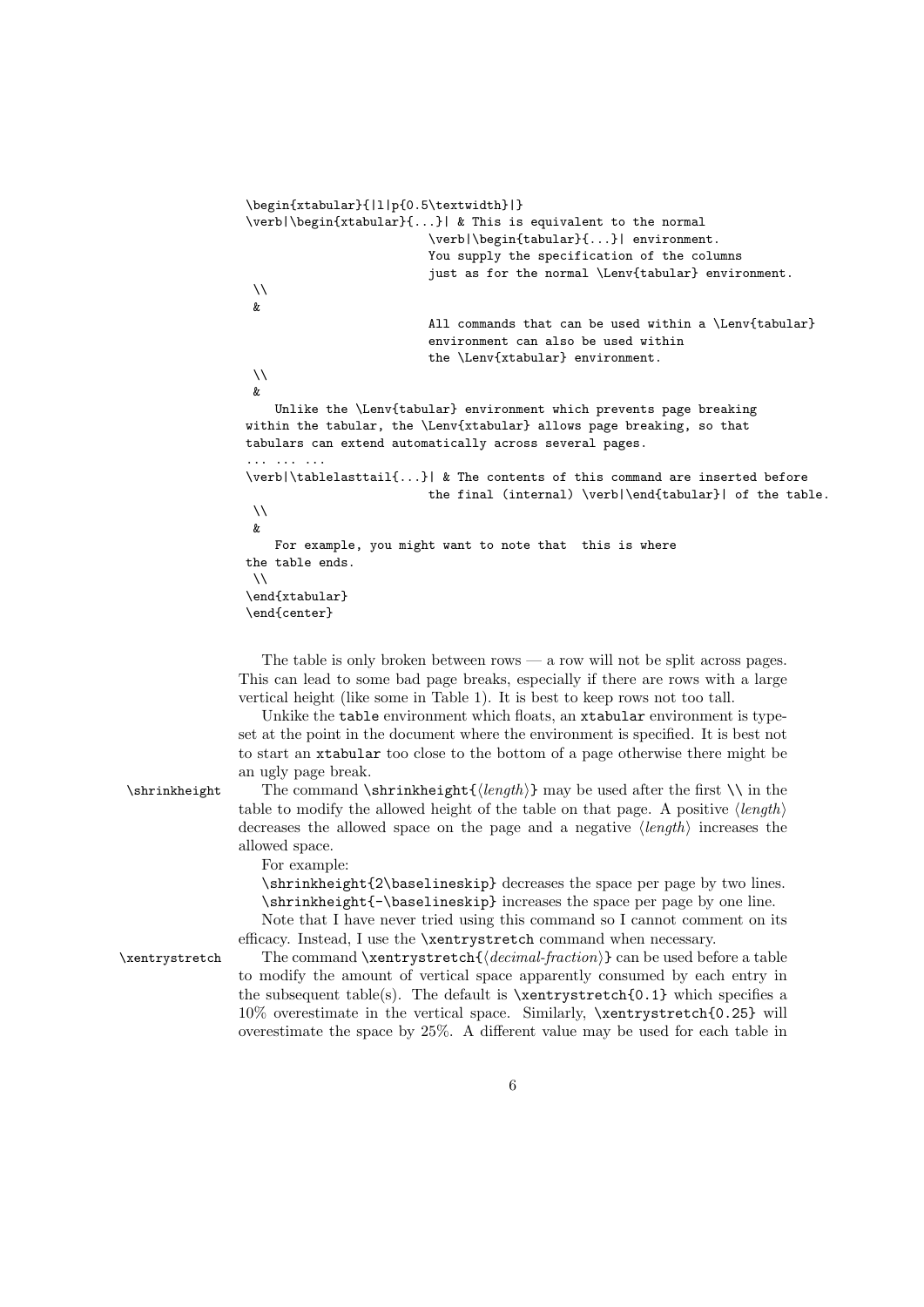order to eliminate, or at least reduce, bad page breaks. Increasing the value causes fewer entries to be put on a page, thus reducing the chance of TEX putting in a page break before the xtab package is prepared for one.

You may specify the font used for the \tablehead and \tablelasthead yourself.

Note: Within ISO documents, captions shall be in bold font. The iso class also provides a command for setting the size of the font used in captions, namely \captionsize. The default value for this is set by the iso class. For the curious, the default definition is:

\newcommand{\captionsize}{\normalsize}

#### 2.1 Options

The xtab package has three options which control the amount of information that is written to the .log file. The options are:

- 1. The option errorshow (the default) does not write any extra information;
- 2. The option pageshow writes information about when and why xtab decides to produce a new page;
- 3. The option debugshow, which also includes pageshow, additionally writes information about each line that is added to the table.

Under normal circumstances xtab is used without invoking any option. The pageshow option may be useful when attempting to cure a bad page break. The debugshow option, as its name implies, is principally of use to the xtab developer.

Independently of the options, the command \sstraceon may be used at any point in the document to turn on printing of debugshow data. This can be turned off later by the \sstraceoff command, which will stop all . . . show printing.

## 3 The implementation

The xtab package provides an extension to the supertabular package written by Johannes Braams and Theo Jurriens.<sup>3</sup> The major portion of the following documentation is taken from supertabular.dtx. The package is designed to be used with the iso class in addition to the usual article, etc., classes.

The extension provided here enables the heading on the table on the last page to differ from those on earlier pages of the table. The implementation of the extension is based on ideas in David Carlisle's longtable package. The downside of the extension is that LATEX has to be run twice if the document contains a supertabular. However, LAT<sub>EX</sub> is usually run at least twice for any but the simplest document in order to get cross-references and Table of Contents, etc., resolved correctly.

 $3$ supertabular.sty, version 4.1c, 7 November 1997.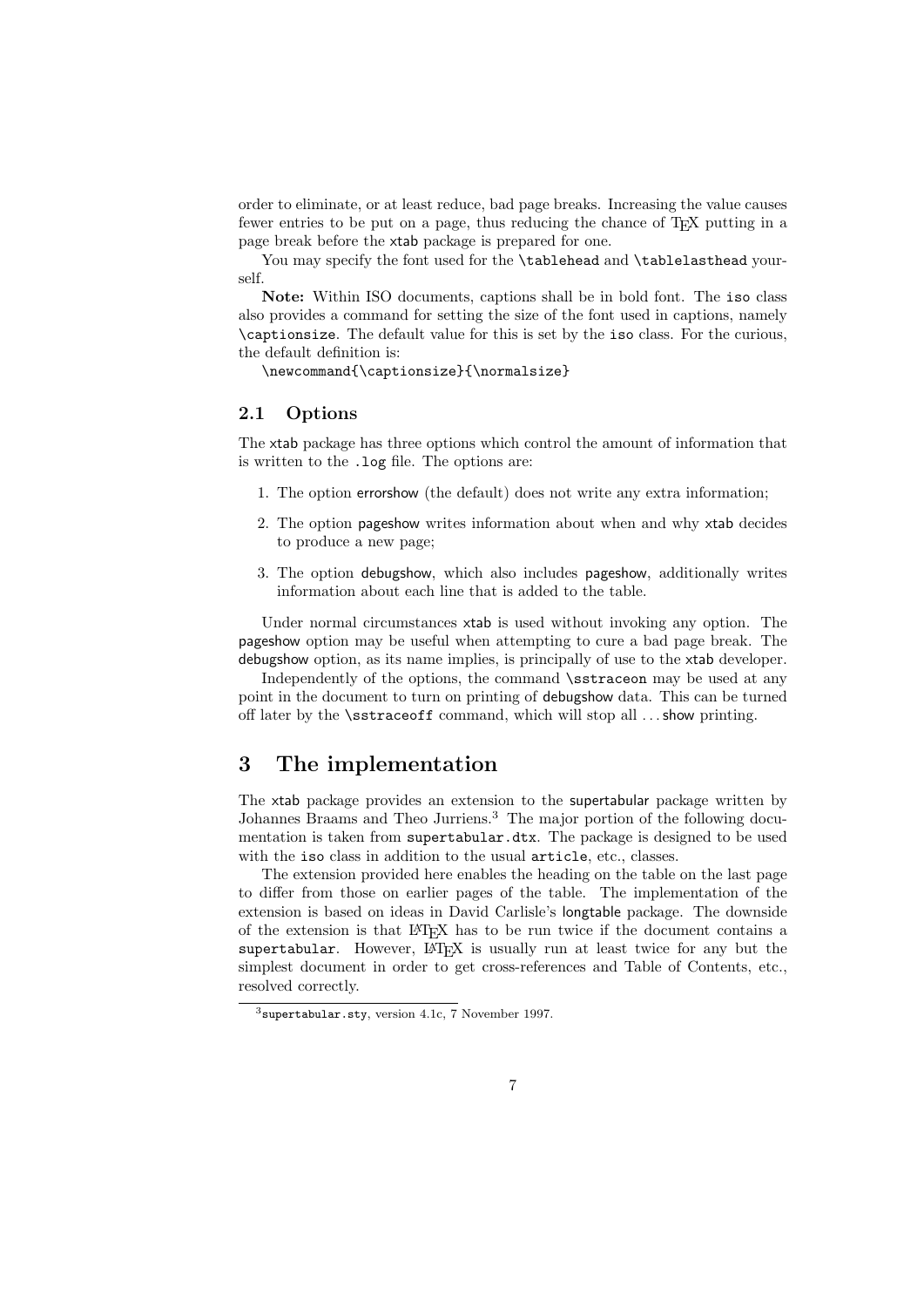The current version of the extension also either cures or reduces following weaknesses in the supertabular package.<sup>4</sup>

- 1. Sometimes the top caption of a supertabular is printed on one page and the body is printed on the following page(s). That is, there is a lonely caption.
- 2. Sometimes the last page of a supertabular consists of an empty table. That is, just the head and foot of the table are printed.
- 3. If the number of lines in the first header for the table differs from the number of lines in subsequent headers, then the continuation pages of the table may be too short or, more troubling, too long.

The first version of xtab imported much of the code from the supertabular package (version 3.7) but I found that this did not work well because there were incompatible coded versions of supertabular available on CTAN. Further, I found that there were some problems with the original supertabular code in any case.<sup>5</sup> I have to make the assumption that other users may have dissimilar or problematic versions, so include all the code here, and thus any errors can now be laid at my door.

The requirement for compatibilty with the iso class is achieved by modifications to the \ST@caption command only. Effectively this is orthogonal to the code required to implement the extension.

Now for the code itself. As syntactic sugar, all new macros for the extension have the prefix 'PWST' to distinguish them from the original macros. I have also denoted all extensions to the original supertabular by introducing them as Extension:.

Announce the name and version of the package, which requires  $\text{LATEX } 2_{\epsilon}$ .

1 (\*xtab)

- \c@tracingst There are three options with the package which control the amount of information written to the log file:
	- 1. errorshow (the default) no extra information
	- 2. pageshow writes information about page breaking
	- 3. debugshow adds information about each line that is added to the tabular
	- 2 \newcount\c@tracingst
	- 3 \DeclareOption{errorshow}{\c@tracingst\z@}

Extension: The next line in the original code did not do what the authors intended; the number should have been 3 rather than 2.

4 %%%%\DeclareOption{pageshow}{\c@tracingst\tw@}

- 5 \DeclareOption{pageshow}{\c@tracingst\thr@@}
- 6 \DeclareOption{debugshow}{\c@tracingst5\relax}
- 7 \ProcessOptions

<sup>4</sup>Only the first two of these have been recognised by the authors of supertabular.

<sup>5</sup> I also found a bug in the 4.1b version which the authors kindly fixed in version 4.1c.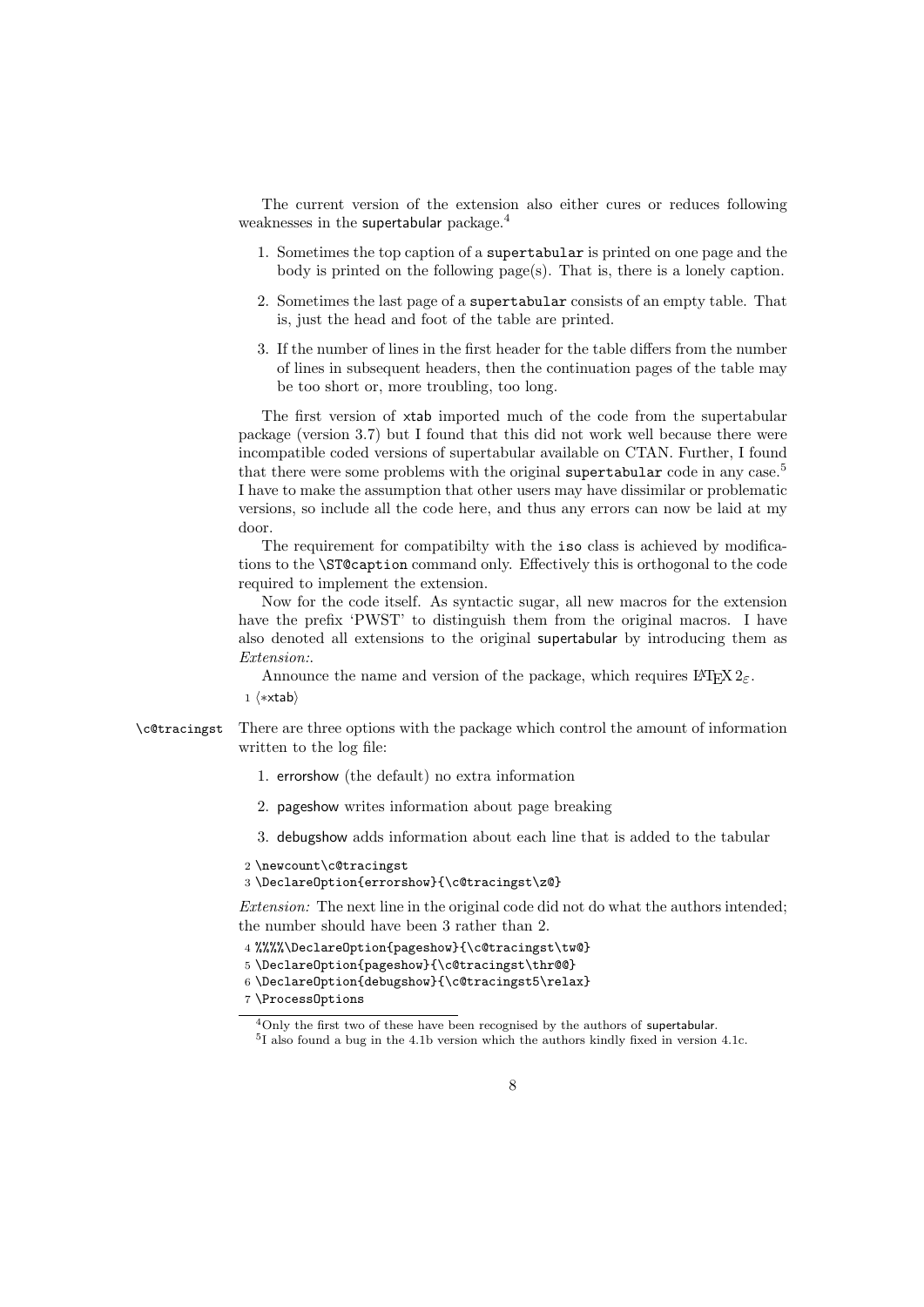| \if@topcaption<br>\topcaption<br>\bottomcaption | The user-commands \topcaption and \bottomcaption set the flag @topcaption<br>to determine where to put the tablecaption. The default is to put the caption on<br>the top of the table                             |
|-------------------------------------------------|-------------------------------------------------------------------------------------------------------------------------------------------------------------------------------------------------------------------|
|                                                 | 8 \newif\if@topcaption \@topcaptiontrue<br>9 \def\topcaption{\@topcaptiontrue\tablecaption}<br>10 \def\bottomcaption{\@topcaptionfalse\tablecaption}                                                              |
| \PWST@thecaption<br>\PWSTcapht                  | <i>Extension:</i> \PWST@thecaption is used to store the text of the table's caption. The<br>vertical space required by a caption is stored in \PWSTcapht.<br>11 \gdef\PWST@thecaption{}<br>12 \newdimen\PWSTcapht |
| \tablecaption<br><i><b>\@xtablecaption</b></i>  | This command has to function exactly like <b>\caption</b> does except it has to store its<br>argument (and the optional argument) for later processing <i>within</i> the supertabular<br>environment.             |
|                                                 | 13 \long\def\tablecaption{%<br>$\verb \refstepcounter{table} \\@blarg{\verb \@xtablecaption} $<br>14<br>15\long\def\@xtablecaption[#1]#2{%                                                                        |
|                                                 | <i>Extension:</i> I store the caption text for later measurement.                                                                                                                                                 |
|                                                 | \long\gdef\PWST@thecaption{#2}%<br>16                                                                                                                                                                             |
|                                                 | Finish up with the original code.                                                                                                                                                                                 |
|                                                 | \long\gdef\@process@tablecaption{\ST@caption{table}[#1]{#2}}}<br>17<br>18\global\let\@process@tablecaption\relax                                                                                                  |
| \ifST@star                                      | This switch is used in the internal macros to remember which kind of environment<br>was started.                                                                                                                  |
|                                                 | 19 \newif\ifST@star                                                                                                                                                                                               |
| \ifST@mp                                        | This flag is used in the internal macros to remember if the tabular is to be put in<br>a minipage.                                                                                                                |
|                                                 | 20 \newif\ifST@mp                                                                                                                                                                                                 |
| \ST@wd                                          | For the supertabular <sup>*</sup> environment it is necessary to store the intended width of<br>the tabular.                                                                                                      |
|                                                 | 21 \newdimen\ST@wd                                                                                                                                                                                                |
| \ST@rightskip<br>\ST@leftskip                   | For the mpsupertabular environments we need special versions of <i>\leftskip</i> ,<br>\rightskip and \parfillskip.                                                                                                |
| \ST@parfillskip                                 | 22 \newskip\ST@rightskip<br>23 \newskip\ST@leftskip<br>24 \newskip\ST@parfillskip                                                                                                                                 |
| <b>\@initisotab</b>                             | Required for ISO class, and check if class loaded.                                                                                                                                                                |
|                                                 | 25 \@ifundefined{@initisotab}{%                                                                                                                                                                                   |
|                                                 | \newcommand{\@initisotab}{}%<br>26<br>\newif\ifinfloat}{\typeout{xtab using iso captions}}<br>27                                                                                                                  |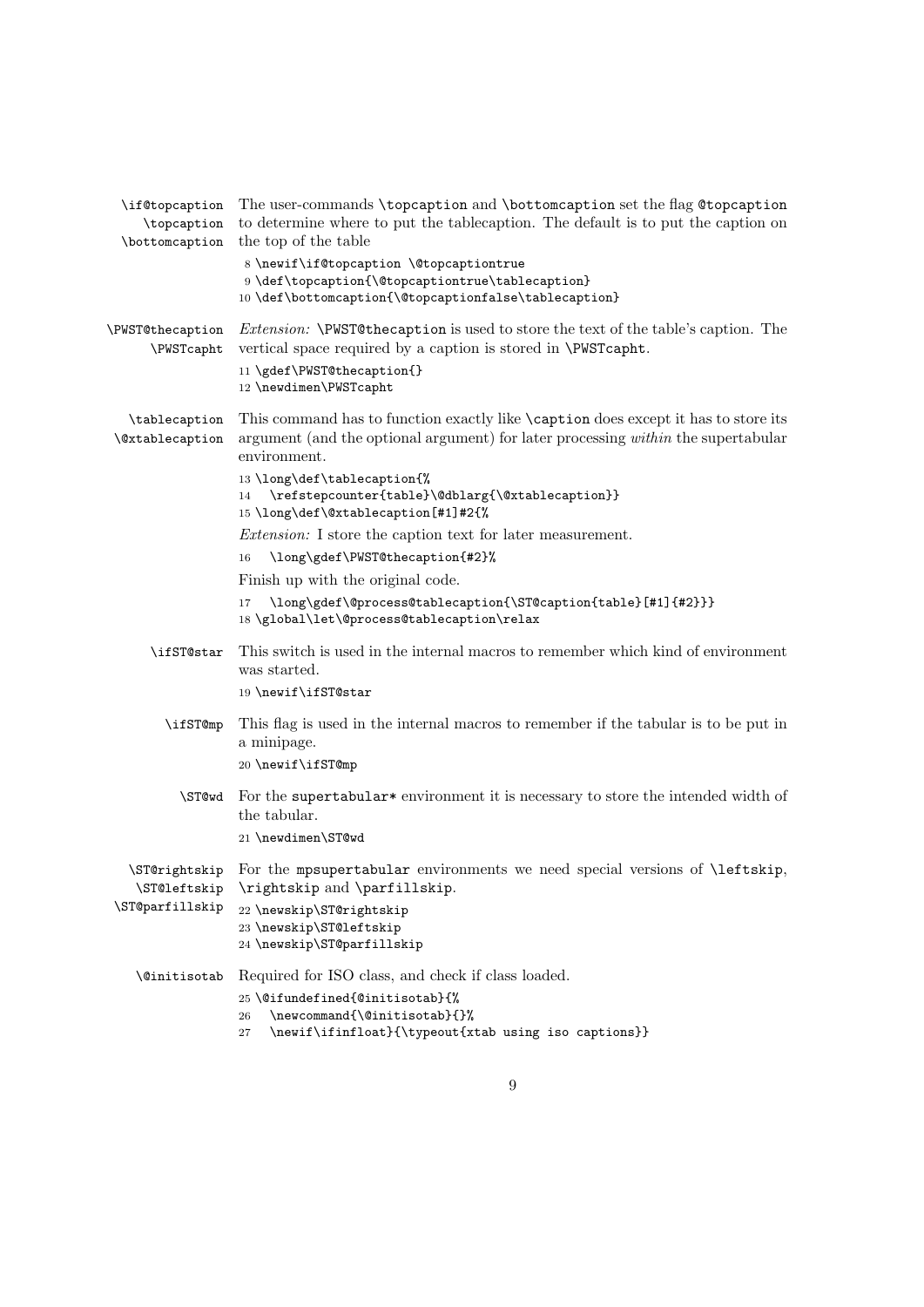```
\ST@caption This is a redefinition of LaTeX's \@caption, \@makecaption is called within a
             group so as not to return to \normalsize globally. In the original a fix was
             made for the 'feature' of the \@makecaption of article.sty and friends that
             a caption always gets a \vskip 10pt at the top and none at the bottom; if a
             user wants to precede his table with a caption this results in a collision. This
             fix is not implemented here as I think it should be done by the user modifying
             \beforecaptionskip and \aftercaptionskip.
```
Extension: The ISO captioning is also initialised.

```
28 \long\def\ST@caption#1[#2]#3{\par%
                 29 \@initisotab
                 30 \addcontentsline{\csname ext@#1\endcsname}{#1}%
                 31 {\protect\numberline{%}
                 32 \csname the#1\endcsname}{\ignorespaces #2}}%
                 33 \begingroup
                 34 \@parboxrestore
                 35 \normalsize
                 36 %% \if@topcaption \vskip -10\p@ \fi
                 37 \@makecaption{\csname fnum@#1\endcsname}{\ignorespaces #3}\par
                 38 %% \if@topcaption \vskip 10\p@ \fi
                 39 \endgroup
                 Extension: The height of the caption is subtracted from the available space on
                 the page.
                 40 \global\advance\ST@pageleft -\PWSTcapht
                 41 \ST@trace\tw@{Added caption. Space left for xtabular: \the\ST@pageleft}}
     \tablehead
\tablefirsthead
                 \tablehead activates the new tabular \cr commands.
                 42 \newcommand\tablehead[1]{%
                 43 \gdef\@tablehead{%
                 44 \noalign{%
                 45 \global\let\@savcr=\\%
                 46 \global\let\\=\org@tabularcr}%
                 47 #1%
                 48 \noalign{\global\let\\=\@savcr}}}
                 49 \tablehead{}
                 50 \newcommand\tablefirsthead[1]{\gdef\@table@first@head{#1}}
   \c@PWSTtable
  \PWSTlastpage
   \PWSTcurpage
\PWSTpenultimate
PWSTpenultimate is the penultimate page. PWSTcurpage counts the current num-
     \PWSTtempc
ber of supertabular pages processed. PWSTtempc is a scratch counter for page
     \PWSTlines
processing.
      \PWSThead
  \PWSTlasthead
                 Extension: These are counters for the supertabular extension. c@PWSTtable
                 counts the number of supertabulars in case one or more are not captioned. PW-
                 STlastpage is a counter holding the number of pages that a supertabular uses and
                 51 \newcounter{PWSTtable}
                 52 \newcount\PWSTlastpage
                 53 \newcount\PWSTpenultimate
                 54 \newcount\PWSTcurpage
```

```
55 \newcount\PWSTtempc
```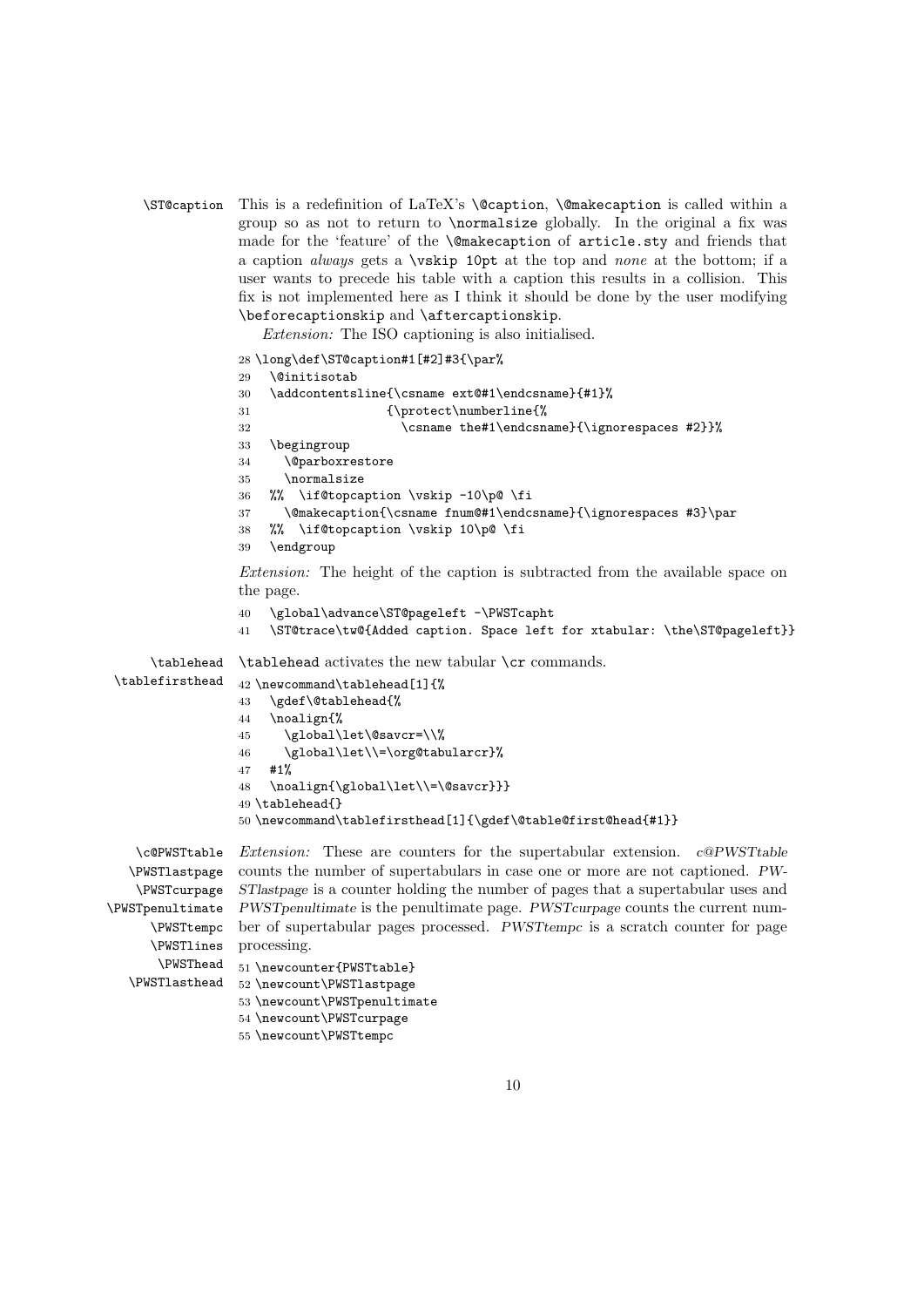|                                                                | <i>Extension:</i> PWSTInes is used to count the number of supertabular entry lines<br>on a page. Estimates of the number of lines in the normal table heading is held<br>by PWSThead, and similarly PWSTlasthead is for the number of lines in the last<br>heading.<br>56 \newcount\PWSTlines<br>57 %%% \newcount\PWSThead<br>58 %%% \newcount\PWSTlasthead                                                                                                                                                                                                                                                                                                                                                                                                                                                 |
|----------------------------------------------------------------|-------------------------------------------------------------------------------------------------------------------------------------------------------------------------------------------------------------------------------------------------------------------------------------------------------------------------------------------------------------------------------------------------------------------------------------------------------------------------------------------------------------------------------------------------------------------------------------------------------------------------------------------------------------------------------------------------------------------------------------------------------------------------------------------------------------|
| \iffirstcall                                                   | <i>Extension:</i> This is used by the extension code to flag if the presumed last page<br>overflows. If overflow occurs, then firstcall is set to false.<br>59 \newif\iffirstcall                                                                                                                                                                                                                                                                                                                                                                                                                                                                                                                                                                                                                           |
| \PWST@lastht<br>\PWST@generalht<br>\PWST@ht                    | <i>Extension:</i> The estimated height of a table header and tail (i.e., the height of<br>an empty table) for the last page of a supertabular is stored in \PWST1astht.<br>Similarly, the corresponding height of an empty table on a general page (neither<br>the first nor the last) is stored in <b>\PWSTgenerallit. \PWST@ht</b> is a scratch variable.<br>60 \newdimen\PWST@lastht<br>61 \newdimen\PWST@generalht<br>62 \newdimen\PWST@ht                                                                                                                                                                                                                                                                                                                                                              |
| \tablelasthead<br><b>\@table@last@head</b><br>\notablelasthead | <i>Extension:</i> \tablelasthead is the extension user command to specify the heading<br>for the last page of a supertabular. The command \notablelasthead switches<br>off the last heading. This has to be used if a last headed table precedes one that<br>does not have a special last head.<br>$63 \newcommand{\tablelasthead}{1}{\qquad}C1 \newcommand{\tablelast00}1.$<br>64 \newcommand{\notablelasthead}{\let\@table@last@head\relax}<br>Now initialize these commands.<br>65 \tablelasthead{}<br>66 \notablelasthead                                                                                                                                                                                                                                                                               |
| \tabletail<br>\tablelasttail                                   | <b>\tabletail</b> is the user command to specify the appearance of the bottom of each<br>tabular on a page. Special treatment is given to the end of the supertabular via<br>the \tablelasttail command.<br>If the user uses an extra amount of tabular-data (like \multicolumn) in<br>\tabletail TFX starts looping because of the definition of \nextline. So make<br>\\ act like just a \cr inside this tail to prevent the loop. Save and restore the<br>value of $\setminus$<br>67 \newcommand\tabletail[1]{%<br>\gdef\@tabletail{%<br>68<br>\noalign{%<br>69<br>\global\let\@savcr=\\%<br>70<br>\global\let\\=\org@tabularcr}%<br>71<br>#1%<br>72<br>\noalign{\global\let\\=\@savcr}}}<br>73<br>74 \tabletail{}<br>75 \newcommand\tablelasttail[1]{\gdef\@table@last@tail{#1}}<br>76 \tablelasttail{} |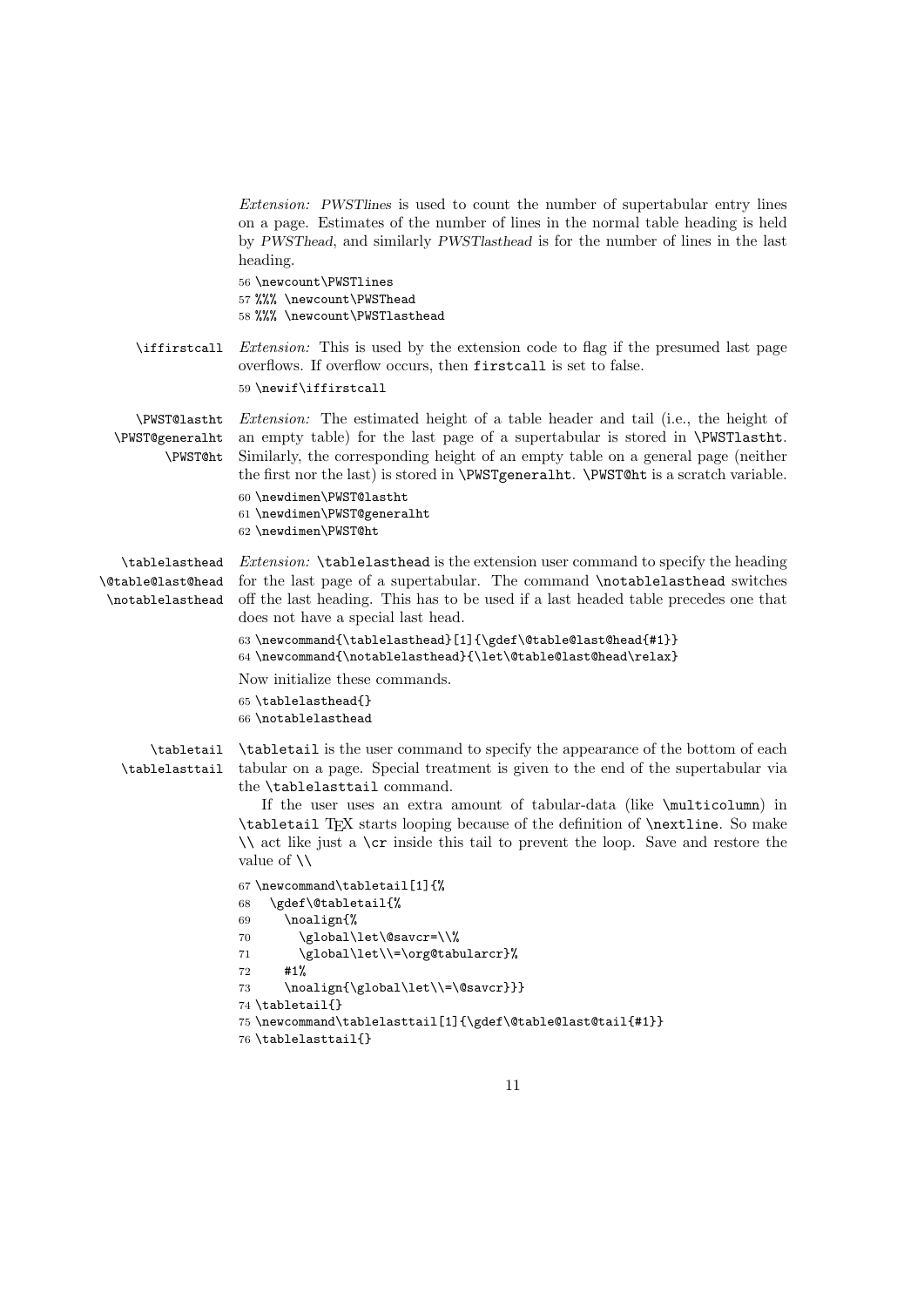| \sttraceon<br>\sttraceoff                 | The original supertabular included a tracing mechanism to follow the decisions<br>supertabular made about page breaking. This is now also used as a debugging<br>mechanism for the extension.                                                                                                                                                                                                                                                                                                                                                                                                        |
|-------------------------------------------|------------------------------------------------------------------------------------------------------------------------------------------------------------------------------------------------------------------------------------------------------------------------------------------------------------------------------------------------------------------------------------------------------------------------------------------------------------------------------------------------------------------------------------------------------------------------------------------------------|
|                                           | 77 \newcommand\sttraceon{\c@tracingst5\relax}<br>78 \newcommand\sttraceoff{\c@tracingst\z@}                                                                                                                                                                                                                                                                                                                                                                                                                                                                                                          |
| \ST@trace                                 | A macro that gets the trace message as its argument<br>79 \newcommand\ST@trace[2]{%<br>\ifnum\c@tracingst>#1\relax<br>80<br>\GenericWarning{(xtab)\@spaces\@spaces}{Package xtab: #2}%<br>81<br>$\{fi\}$<br>82                                                                                                                                                                                                                                                                                                                                                                                       |
| \ST@pageleft                              | This register holds the estimate of the amount of space left over on the current<br>page. This is used in the decision when to start a new page.<br>83 \newdimen\ST@pageleft                                                                                                                                                                                                                                                                                                                                                                                                                         |
| \shrinkheight<br>\setSTheight             | \shrinkheight is a command to diminish the value of \ST@pageleft if necessary.<br>\setSTheight sets the value of \ST@pageleft if necessary.                                                                                                                                                                                                                                                                                                                                                                                                                                                          |
|                                           | 84 \newcommand*\shrinkheight[1]{%<br>\noalign{\global\advance\ST@pageleft-#1\relax}}<br>85<br>86 \newcommand*\setSTheight[1]{%<br>\noalign{\global\ST@pageleft=#1\relax}}<br>87                                                                                                                                                                                                                                                                                                                                                                                                                      |
| \xentrystretch<br>\PWST@xentrystretch     | <i>Extension:</i> Provide a user and internal command for fudging the estimated space<br>taken by a table entry. Initialise to $10\%$ increase.<br>88\newcommand{\xentrystretch}[1]{\def\PWST@xentrystretch{#1}}<br>89 \xentrystretch{0.1}                                                                                                                                                                                                                                                                                                                                                           |
| \ST@headht<br>\ST@tailht                  | The register <b>\ST@headht</b> holds the height of the first head of a supertabular.<br>The register <b>\ST@tailht</b> holds the height of the tail.<br>90 \newdimen\ST@headht<br>91 \newdimen\ST@tailht                                                                                                                                                                                                                                                                                                                                                                                             |
| \ST@pagesofar                             | Register \ST@pagesofar stores the estimate of the amount of the page already<br>filled up.<br>92 \newdimen\ST@pagesofar                                                                                                                                                                                                                                                                                                                                                                                                                                                                              |
| \ST@pboxht                                | The measured (total) height of a parbox argument.<br>93 \newdimen\ST@pboxht                                                                                                                                                                                                                                                                                                                                                                                                                                                                                                                          |
| \ST@lineht<br>\ST@stretchht<br>\ST@prevht | The estimated height of a normal line is stored in <b>\ST@lineht</b> . The register<br>\ST@stretchht is used to store the difference between the normal line height and<br>the line height when <b>\arraystretch</b> has a non-standard value. This is used in the<br>case when p-box entries are added to the tabular. <i>STO</i> prevht stores the height<br>of the previous line to use it as an estimate for the height of the next line. This is<br>needed for a better estimate of when to break the tabular.<br>94 \newdimen\ST@lineht<br>95 \newdimen\ST@stretchht<br>96 \newdimen\ST@prevht |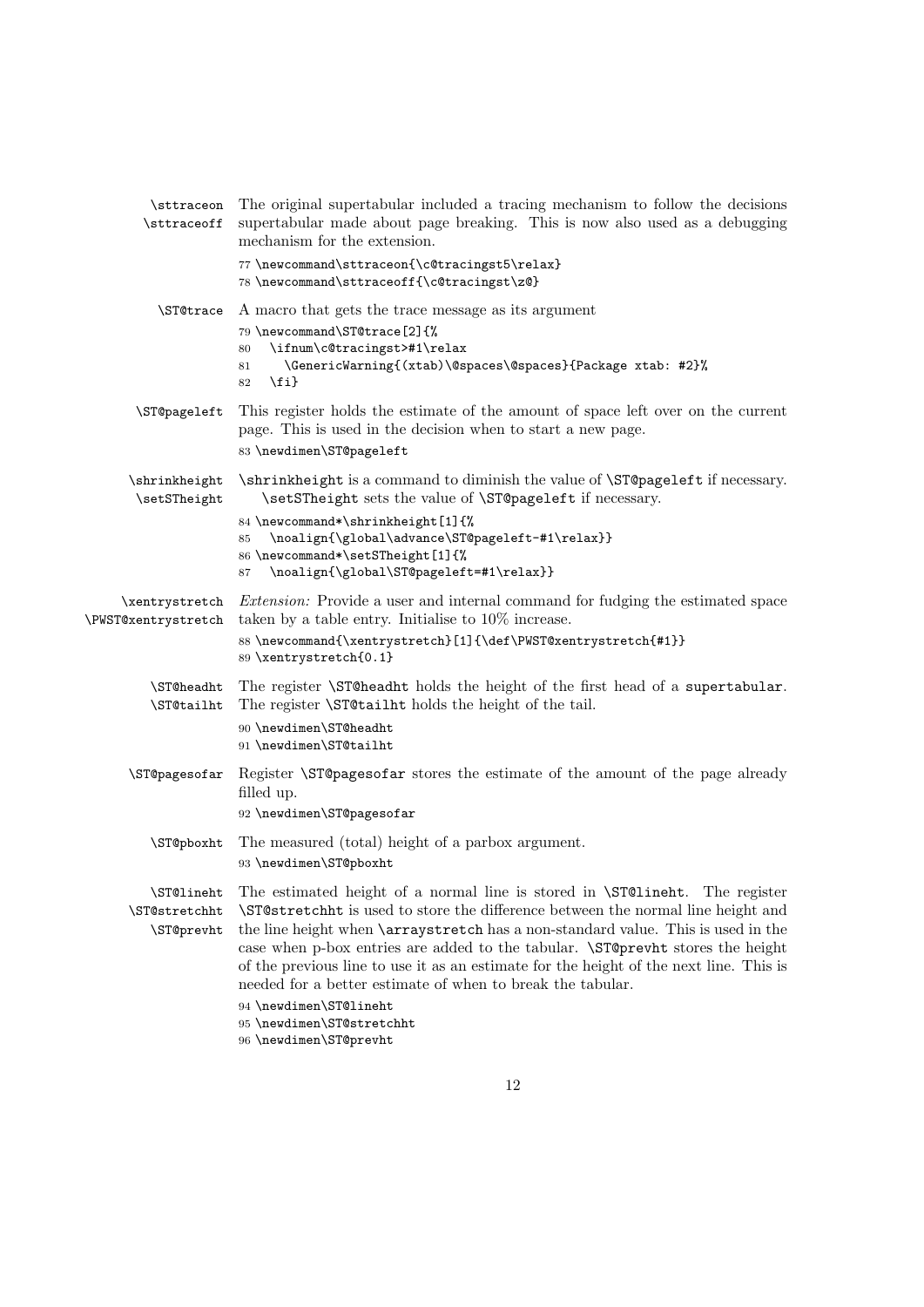```
\ST@toadd When a tabular row is ended with \[\cdot\] we need to temporarily store the
                  optional argument in \ST@toadd.
                  97 \newdimen\ST@toadd
       \ST@dimen A private scratch dimension register.
                  98 \newdimen\ST@dimen
        \ST@pbox A box register to store the contents of a parbox.
                  99 \newbox\ST@pbox
                 100
   \ST@tabularcr
These are redefinitions of \@tabularcr and \@xtabularcr. This is needed to
  \ST@xtabularcr
include \ST@cr in the definition of \@xtabularcr.
\ST@argtabularcr
                     All redefined macros have names that are similar to the original names, except
                  with a leading 'ST'.
                 101 \def\ST@tabularcr{%
                 102 {\rightarrow}103 \@ifstar{\ST@xtabularcr}{\ST@xtabularcr}}
                 104 \def\ST@xtabularcr{%
                 105 \@ifnextchar[%]
                 106 {\ST@argtabularcr}%
                 107 {\innum0='}{fi}\cr\ST@cr}108 \def\ST@argtabularcr[#1]{%
                 109 \ifnum0=\iint_{\text{min}}110 \setlength\@tempdima{#1}%
                 111 \ifdim \@tempdima>\z@
                 112 \unskip\ST@xargarraycr{#1}%
                 113 \else
                 114 \ST@yargarraycr{#1}%
                 115 \fi}
 \ST@xargarraycr
In this case we need to copy the value of the optional argument of \\ in our private
 \ST@yargarraycr
register \ST@toadd.
                 116 \def\ST@xargarraycr#1{%
                 117 \setlength\@tempdima{#1}%
                 118 \advance\@tempdima \dp \@arstrutbox
                 119 \vrule \@height\z@ \@depth\@tempdima \@width\z@ \cr
                 120 \noalign{\setlength{\global\ST@toadd}{#1}}\ST@cr
                 121 }
                     Here we need to insert \ST@cr
                 122 \def\ST@yargarraycr#1{%
                 123 \cr\noalign{%
                 124 \setlength{\global\ST@toadd}{#1}%
                 125 \vskip\ST@toadd
                 126 }\ST@cr
                 127 }
```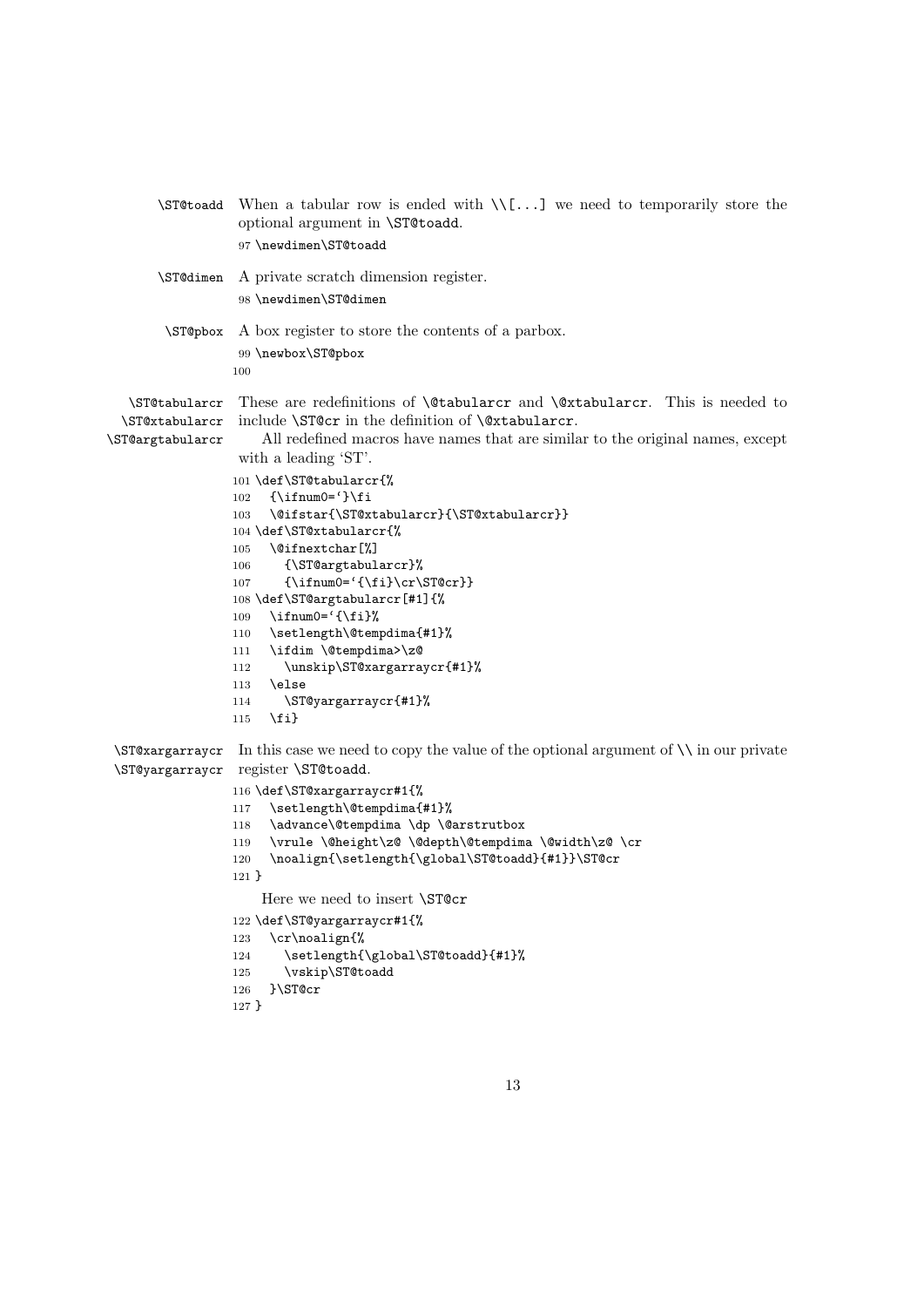\ST@startpbox The macros that deal with parbox columns need to be redefined, because we need to know the size of the parbox. \def\ST@startpbox#1{% To achieve our goal we need to save the text in box. 129 %%%% \setbox\ST@pbox\vtop\bgroup\hsize#1\@arrayparboxrestore} 130 \setbox\ST@pbox\vtop\bgroup\setlength\hsize{#1}\@arrayparboxrestore} \ST@astartpbox supertabular version of \@astartpbox. \def\ST@astartpbox#1{% \bgroup\setlength\hsize{#1}% 133 %%%%\setbox\ST@pbox\vtop\bgroup\hsize#1\@arrayparboxrestore} \setbox\ST@pbox\vtop\bgroup\setlength\hsize{#1}\@arrayparboxrestore} \ST@endpbox supertabular versions of \@endpbox and \@aendpbox. \ST@aendpbox 135 \def\ST@endpbox{% \@finalstrut\@arstrutbox\par\egroup \ST@dimen=\ht\ST@pbox 138 \advance\ST@dimen by \dp\ST@pbox \ifnum\ST@pboxht<\ST@dimen \global\ST@pboxht=\ST@dimen  $141$  \fi \ST@dimen=\z@ \box\ST@pbox\hfil} \def\ST@aendpbox{% \@finalstrut\@arstrutbox\par\egroup \ST@dimen=\ht\ST@pbox 147 \advance\ST@dimen by \dp\ST@pbox \ifnum\ST@pboxht<\ST@dimen 149 \global\ST@pboxht=\ST@dimen  $\overline{150}$  \ST@dimen=\z@ \unvbox\ST@pbox\egroup\hfil} \estimate@lineht Estimates the height of normal line taking \arraystretch into account. Also computes the difference between a 'normal' line and a stretched one. \def\estimate@lineht{% \ST@lineht=\arraystretch \baselineskip \global\advance\ST@lineht by 1\p@ \ST@stretchht\ST@lineht\advance\ST@stretchht-\baselineskip \ifdim\ST@stretchht<\z@\ST@stretchht\z@\fi \ST@trace\tw@{Basic line height: \the\ST@lineht\MessageBreak% **Arrayed line height:** \the\ST@stretchht}% \global\advance\ST@lineht \PWST@xentrystretch\ST@lineht \ST@trace\tw@{Stretched line height: \the\ST@lineht}}

\@calfirstpageht Estimates the space left on the current page and decides whether the tabular can be started on this page or on a new page. Aspects of the original code are modified for the extension.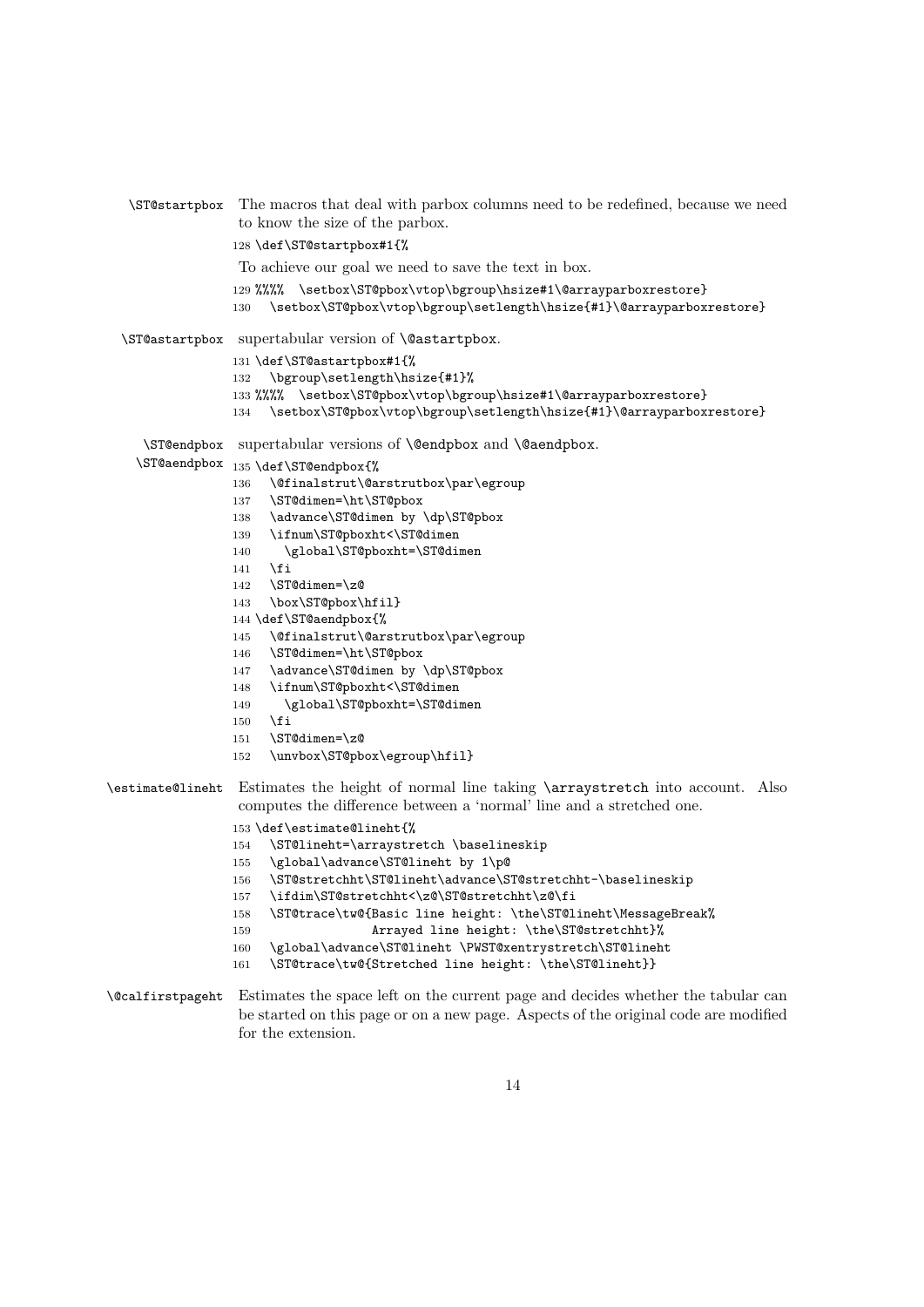\def\@calfirstpageht{%

\ST@trace\tw@{Calculating height of xtabular on first page}%

The TEX register  $\text{pagenta}$  contains the height of the page sofar, the LATEX register \@colroom contains the height of the column.

\global\ST@pagesofar\pagetotal

\global\ST@pageleft\@colroom

 \ST@trace\tw@{Height of previous text = \the\pagetotal; \MessageBreak **Height of column = \the\ST@pageleft}%** 

When we are in two column mode T<sub>E</sub>X may still be collecting material for the first column although there seems to be no space left. In this case we have to check against two times \ST@pageleft.

\if@twocolumn

| 169 | \ST@trace\tw@{two column mode}%    |
|-----|------------------------------------|
| 170 | \if@firstcolumn                    |
| 171 | \ST@trace\tw@{First column}%       |
| 172 | \ifnum\ST@pagesofar > \ST@pageleft |
| 173 | \global\ST@pageleft=2\ST@pageleft  |
| 174 | \ifnum\ST@pagesofar > \ST@pageleft |
| 175 | \newpage\@calnextpageht            |
| 176 | \ST@trace\tw@{starting new page}%  |
| 177 | \else                              |
|     |                                    |

In this case we're in the second column, so we have to compensate for the material in the first column.

```
178 \ST@trace\tw@{Second column}%
179 \global\advance\ST@pageleft -\ST@pagesofar
180 \global\advance\ST@pageleft -\@colroom
181 \qquad \qquad \text{If} \quad
```
When **\ST@pagesofar** is smaller than **\ST@pageleft** T<sub>E</sub>X is still collecting material for the first column, so we can start a new tabular environment like we do on a single column page.

```
182 \else
183 \global\advance\ST@pageleft by -\ST@pagesofar
184 \global\ST@pagesofar\z@
185 \fi
186 \else
```
When we end up here, TEX has already decided it had enough material for the first column and is building the second column.

| 187 | \ST@trace\tw@{Second column}%                 |
|-----|-----------------------------------------------|
| 188 | \ifnum\ST@pagesofar > \ST@pageleft            |
| 189 | \ST@trace\tw@{starting new page}%             |
| 190 | \newpage\@calnextpageht                       |
| 191 | \else                                         |
| 192 | \global\advance\ST@pageleft by -\ST@pagesofar |
| 193 | \global\ST@pagesofar\z@                       |
| 194 | \fi                                           |
| 195 | \fi                                           |
| 196 | \else                                         |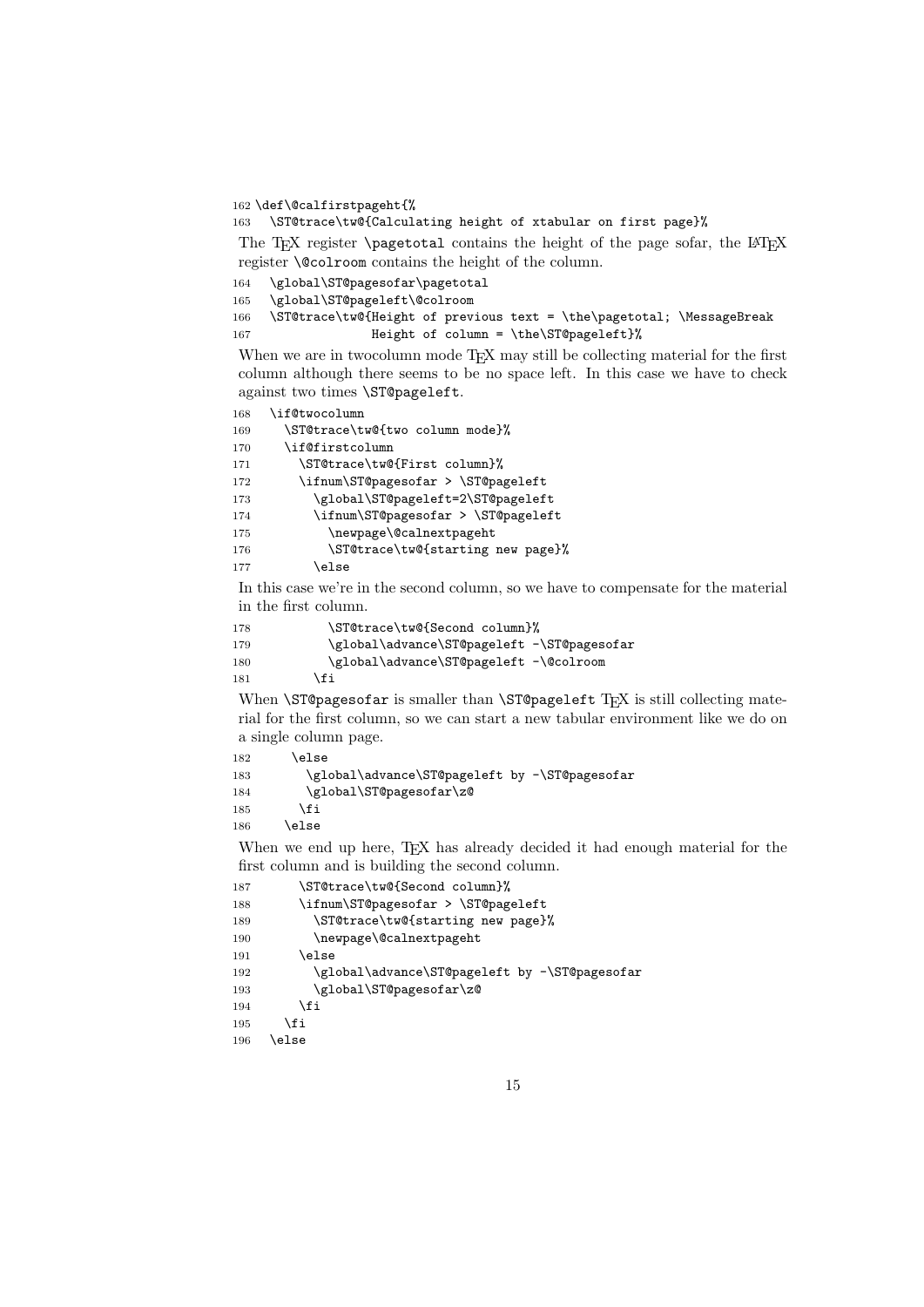In one column mode there is a simple decision.

```
197 \ST@trace\tw@{one column mode}%
198 \ifnum\ST@pagesofar > \ST@pageleft
199 \ST@trace\tw@{starting new page}%
200 \newpage\@calnextpageht
```
When we are not starting a new page subtract the size of the material already on it from the available space.

```
201 \else
202 \global\advance\ST@pageleft by -\ST@pagesofar
203 \global\ST@pagesofar\z@
204 \fi
205 \fi
206 \ST@trace\tw@{Available height: \the\ST@pageleft}%
```
Now we need to know the height of the head of the table. In order to measure this we typeset it in a normal tabular environment.

```
207 \ifx\@@tablehead\@empty
208 \ST@headht=\z@
209 \else
210 \setbox\@tempboxa=\vbox{\@arrayparboxrestore
211 \ST@restore
212 \expandafter\tabular\expandafter{\ST@tableformat}%
213 \@@tablehead\endtabular}%
214 \ST@headht=\ht\@tempboxa\advance\ST@headht\dp\@tempboxa
215 \fi
216 \ST@trace\tw@{Height of head: \the\ST@headht}%
```
To decide when to start a new page, we need to know the vertical size of the tail of the table.

```
217 \ifx\@tabletail\@empty
218 \ST@tailht=\z@
219 \else
220 \setbox\@tempboxa=\vbox{\@arrayparboxrestore
221 \ST@restore
222 \expandafter\tabular\expandafter{\ST@tableformat}%
223 \@tabletail\endtabular}%
224 \ST@tailht=\ht\@tempboxa\advance\ST@tailht\dp\@tempboxa
225 \setminusfi
```
We add the average height of a line to this because when we decide to continue the tabular we need to have enough space left for one line and the tail.

```
226 \advance\ST@tailht by \ST@lineht
227 \ST@trace\tw@{Height of tail: \the\ST@tailht}%
```
228 \ST@trace\tw@{Maximum space for xtabular: \the\ST@pageleft}%

Now we decide whether we can continue on the current page or whether we need to start a new page. We assume that the minimum height of a tabular is the height of the head and tail and one line of data. If that doesn't fit, start a new page.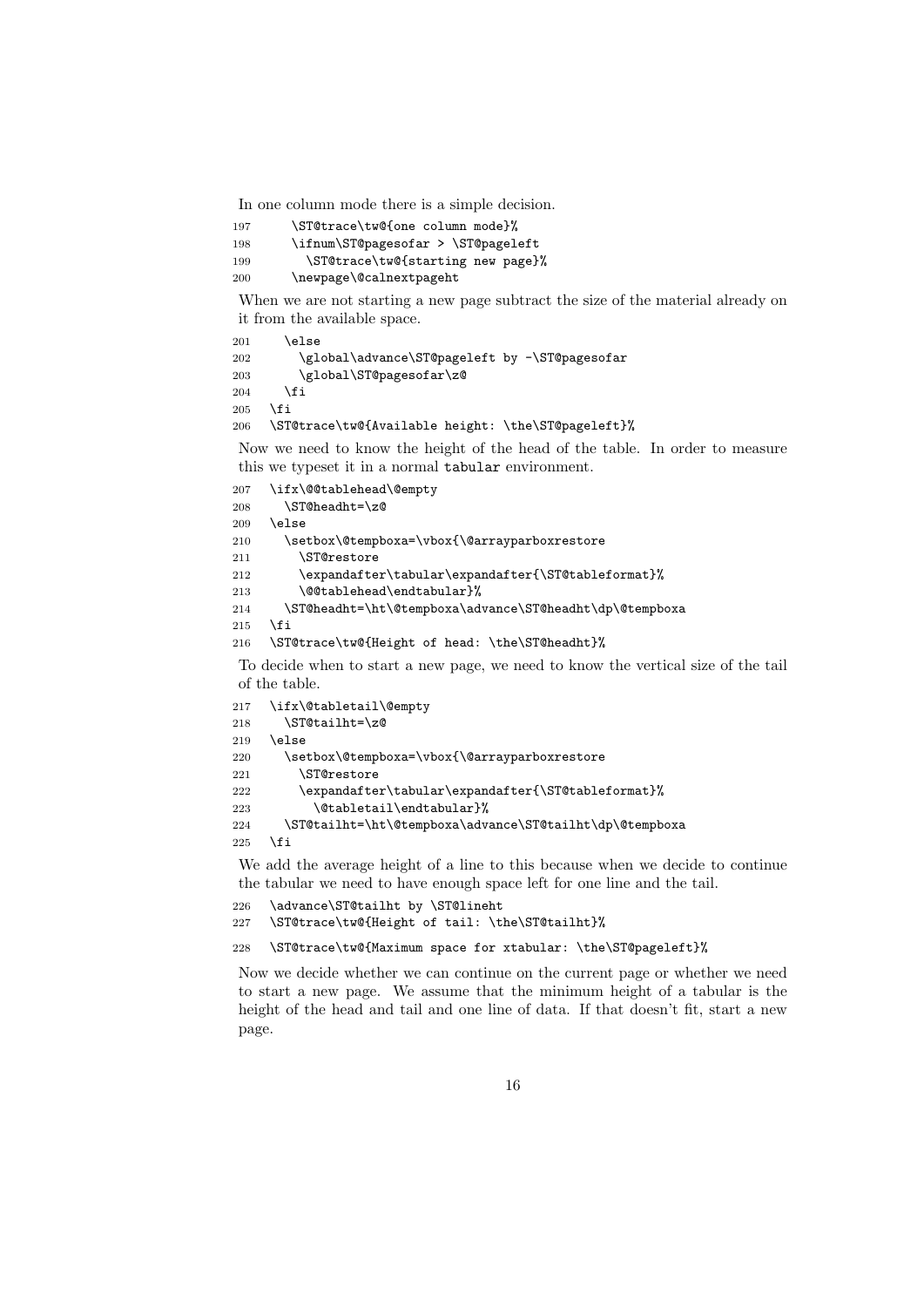229 \@tempdima\ST@headht

```
230 \advance\@tempdima\ST@lineht
```
231 \advance\@tempdima\ST@tailht

Extension: I also add the height of the caption to the required space. The amount to be added depends on whether it is a top or bottom caption. Allowance is also made for skips around the caption.

```
232 \if@topcaption
233 \setbox\@tempboxa=\vbox{\PWST@thecaption}%
234 \PWSTcapht=\ht\@tempboxa\advance\PWSTcapht\dp\@tempboxa
235 \advance\PWSTcapht by 20\p@
236 \else
237 \PWSTcapht = 10\p@
238 \fi
239 \ST@trace\tw@{Caption height: \the\PWSTcapht}%
240 \advance\@tempdima\PWSTcapht
Continue with the original code.
241 \ST@trace\tw@{Minimum height of xtabular: \the\@tempdima}%
242 \ifnum\@tempdima>\ST@pageleft
243 \ST@trace\tw@{starting new page}%
```
Extension: The next line in the original code is \newpage\@calnextpageht. I need to start a new page, making allowance for the space required by the caption.

244 \newpage

```
245 \global\ST@pageleft\@colroom
```

```
246 \global\advance\ST@pageleft by -\PWSTcapht
```
247 \global\ST@pagesofar=\z@

Finish up with the original code.

```
248 \fi} % end \@calfirstpageheight
249
```
#### \@calnextpageht This calculates the maximum height of the tabular on all subsequent pages of the supertabular environment.

```
250 \def\@calnextpageht{%
```

```
251 \ST@trace\tw@{Calculating height of xtabular on next page}%
```
- 252 \global\ST@pageleft\@colroom
- 253 \global\ST@pagesofar=\z@
- 254 \ST@trace\tw@{Maximum space for xtabular: \the\ST@pageleft}}

### \PWSTcalchtlines Extension: A macro to calculate the space required by an empty table and the number of lines in an empty table.

The appropriate heads and tails are typeset in a temporary box so we can measure them.

255 \newcommand{\PWSTcalchtlines}{%

```
Measure the lasttail.
```
- 256 \setbox\@tempboxa=\vbox{\@arrayparboxrestore
- 257 \ST@restore
- 258 \expandafter\tabular\expandafter{\ST@tableformat}%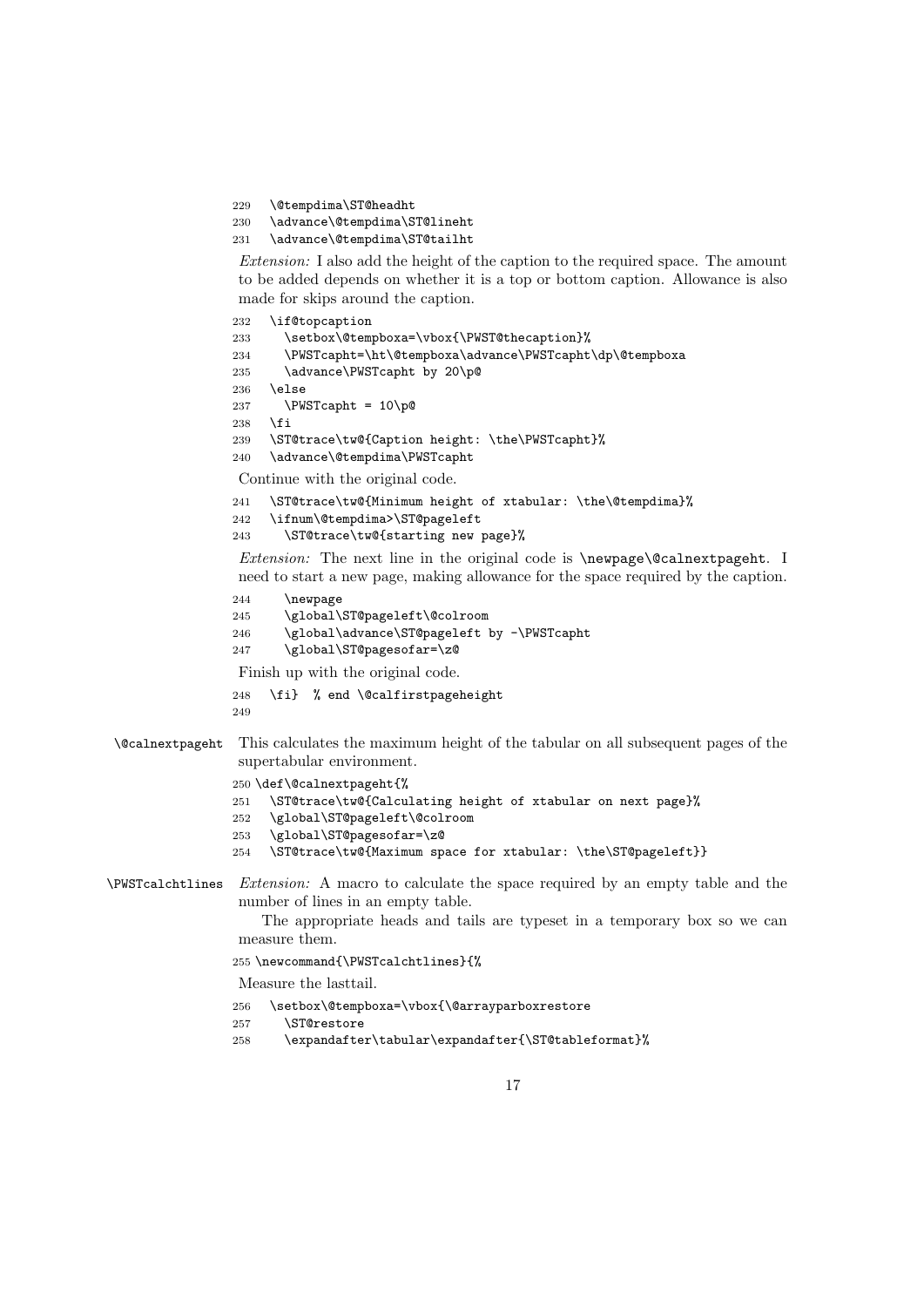```
259 \@table@last@tail\endtabular}%
260 \PWST@ht=\ht\@tempboxa\advance\PWST@ht\dp\@tempboxa
261 \global\PWST@lastht = \PWST@ht
And repeat for the lasthead.
262 \setbox\@tempboxa=\vbox{\@arrayparboxrestore
263 \ST@restore
264 \expandafter\tabular\expandafter{\ST@tableformat}%
265 \@table@last@head\endtabular}%
266 \PWST@ht = \ht\@tempboxa\advance\PWST@ht\dp\@tempboxa
267 \global\advance\PWST@lastht by \PWST@ht
268 \ST@trace\tw@{Height of empty xtabular on last page = \the\PWST@lastht}%
Now repeat pretty well all of the above for a general table (i.e., one that is not on
the first page nor the designated last page).
    First the tail.
269 \setbox\@tempboxa=\vbox{\@arrayparboxrestore
270 \ST@restore
271 \expandafter\tabular\expandafter{\ST@tableformat}%
272 \@tabletail\endtabular}%
273 \PWST@ht=\ht\@tempboxa\advance\PWST@ht\dp\@tempboxa
274 \global\PWST@generalht = \PWST@ht
And on to the general head.
275 \setbox\@tempboxa=\vbox{\@arrayparboxrestore
276 \ST@restore
277 \expandafter\tabular\expandafter{\ST@tableformat}%
278 \@tablehead\endtabular}%
```

```
279 \PWST@ht = \ht\@tempboxa\advance\PWST@ht\dp\@tempboxa
```

```
280 \global\advance\PWST@generalht by \PWST@ht}
```
\PWSTcalnextpageht Extension: From some experiments that I ran it appeared as though the supertabular package ignored the possibility that the space required for the table header and tail on pages after the first one might be different. If the subsequent head/tail combination were longer (i.e., took more vertical space) then the table could overflow the page. This is an attempt to fix this problem by calculating the actual minimum space required after the first page.

The calculations are similar to, but simpler, than those for **\@calfirstpageht**.

```
281 \newcommand{\PWSTcalnextpageht}{%
```

```
282 \ifnum\PWSTcurpage = \PWSTpenultimate
```

```
283 \ST@trace\tw@{Calculating height of xtabular on last page}%
```
We are on the penultimate page, so get the height of the last head/tail.

\PWST@ht=\PWST@lastht

Otherwise I need the general page data.

```
285 \else
```

```
286 \ST@trace\tw@{Calculating height of xtabular on next general page}%
287 \PWST@ht=\PWST@generalht
288 \fi
```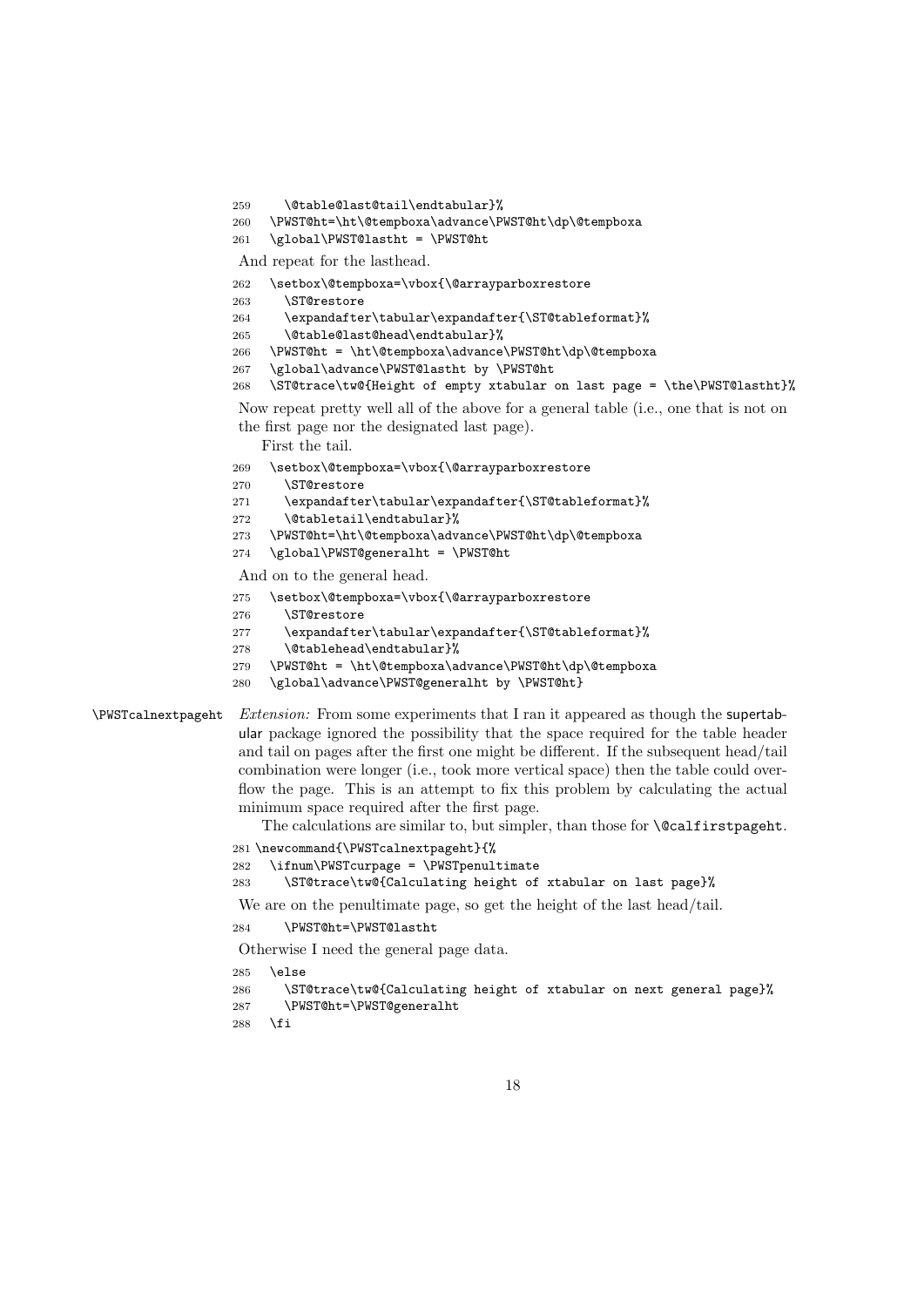Having dealt with the two cases, I can now calculate the minimum space for a supertabular on the following page.

- 289 \global\ST@pageleft\@colroom
- 290 \global\advance\ST@pageleft -\PWST@ht
- 291 \global\ST@pagesofar=\z@
- 292 \ST@trace\tw@{Available space for xtabular: \the\ST@pageleft}}

\x@supertabular The various supertabular environments share a lot of code. Thus, to avoid needless repetition, the shared code is defined in this macro.

This macro has been modified as part of the supertabular extension.

#### 293 \def\x@supertabular{%

First save the original definition of \tabular and then make it point to \inner@tabular. This is done to enable supertabular cells to contain a tabular environment without getting unexpected results when the supertabular would be split across this inner tabular environment.

```
294 \let\org@tabular\tabular
```
295 \let\tabular\inner@tabular

The same has to be done for the tabular\* environment. The coding is more verbose.

```
296 \expandafter\let
```

```
297 \csname org@tabular*\expandafter\endcsname
```
- 298 \csname tabular\*\endcsname
- 299 \expandafter\let\csname tabular\*\expandafter\endcsname
- 300 \csname inner@tabular\*\endcsname

Extension: The original code printed out the top caption at this point. If there is too little space on the first page of the table, the tabular data is printed on the following page. If this is the case (and its not known yet whether it is), then the caption should also be printed on the following page.

301 %%%% \if@topcaption \@process@tablecaption \fi

Back to the original code. Save the original definition of \\.

302 \global\let\@oldcr=\\%

Save the current value of \baselineskip, as we need it in the calculation of the average height of a line.

303 \def\baslineskp{\baselineskip}%

We have to check whether  $array$ , sty was loaded, because some of the internal macros have different names.

304 \ifx\undefined\@classix

Save old **\@tabularcr** and insert the definition of **\@stabularcr**.

305 \let\org@tabularcr\@tabularcr

306 \let\@tabularcr\ST@tabularcr

Activate the new parbox algorithm.

- 307 \let\org@startpbox=\@startpbox
- 308 \let\org@endpbox=\@endpbox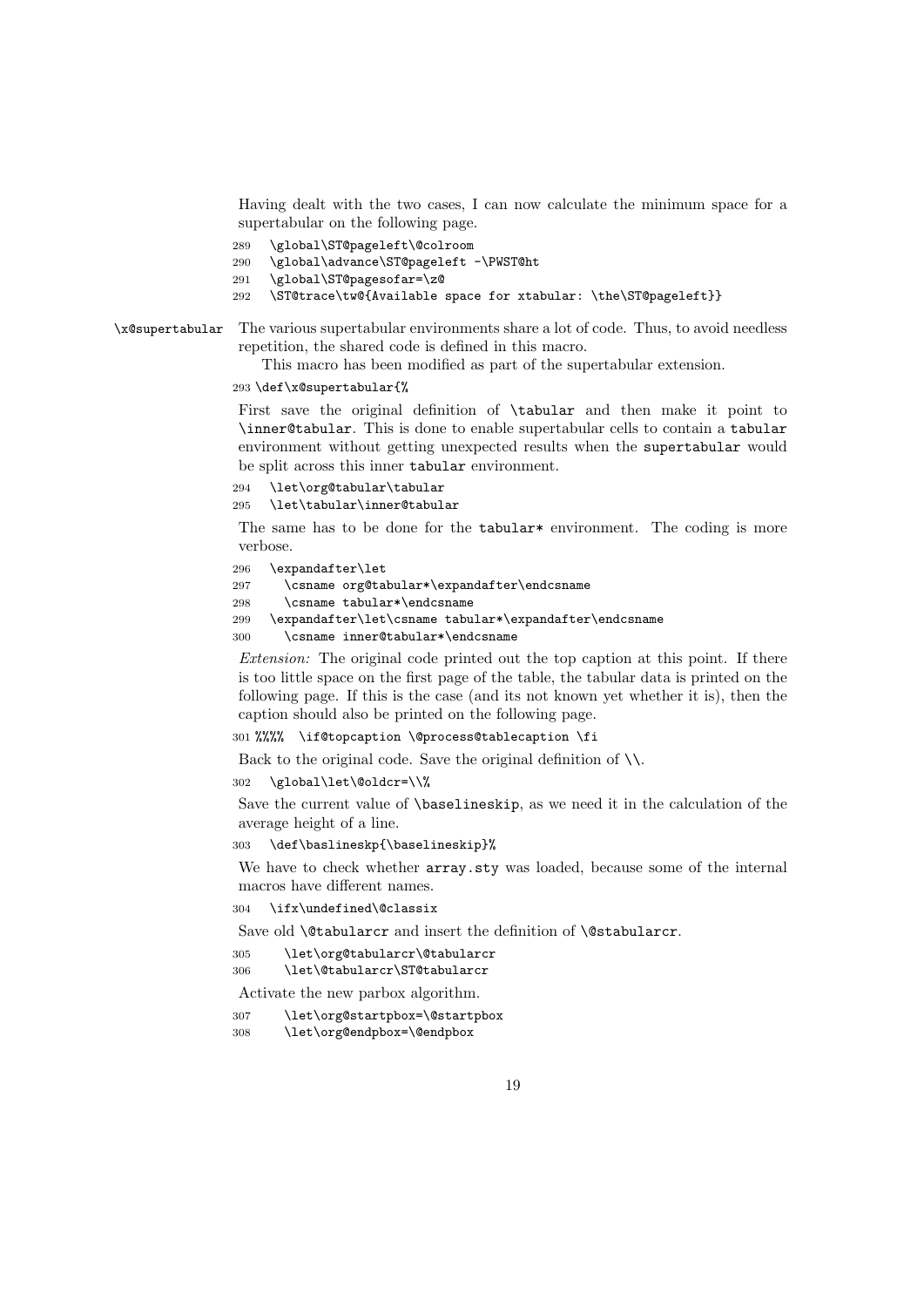\let\@@startpbox=\ST@startpbox

```
310 \let\@@endpbox=\ST@endpbox
```

```
311 \else
```
When array.sty was loaded things are a bit different.

| 312 | \let\org@tabularcr\@arraycr    |
|-----|--------------------------------|
| 313 | \let\@arraycr\ST@tabularcr     |
| 314 | \let\org@startpbox=\@startpbox |
| 315 | \let\org@endpbox=\@endpbox     |
| 316 | \let\@startpbox=\ST@astartpbox |
| 317 | \let\@endpbox=\ST@aendpbox     |
| 318 | \fi                            |

Check if the head of the table should be different for the first and subsequent pages.

```
319 \ifx\@table@first@head\undefined
320 \let\@@tablehead=\@tablehead
321 \else
322 \let\@@tablehead=\@table@first@head
323 \fi
```
The first part of a supertabular may be moved to the next page if it doesn't fit on the current page. Subsequent parts can not be moved; therefore we will have to switch the definition of \ST@skippart around.

#### \let\ST@skippage\ST@skipfirstpart

Now we can estimate the average line height and the height of the first page of the supertabular.

```
325 \estimate@lineht
```

```
326 \@calfirstpageht
```
Extension: Call the macro to initialize the extension code for this table.

#### \PWSTinit

Extension: At this point I know, and have adjusted for, the page on which the first part of the table will be printed. It should now be safe to print the top caption, if any. Unfortunately, in spite of everthing, the TEX page breaking mechanism might still think that there is too little space left.

```
328 \if@topcaption \@process@tablecaption \fi
329 \noindent
```
Extension: Finally, subtract the space required by the header and the tail (as these don't update the available space when output).

```
330 \global\advance\ST@pageleft -\ST@headht%
```

```
331 \ST@trace\tw@{Available space after accounting for header: \the\ST@pageleft}%
```

```
332 \global\advance\ST@pageleft -\ST@tailht%
```

```
333 \ST@trace\tw@{Available space after accounting for tail: \the\ST@pageleft}}
```
\PWSTinit Extension: This routine initialises the extension data.

\newcommand{\PWSTinit}{%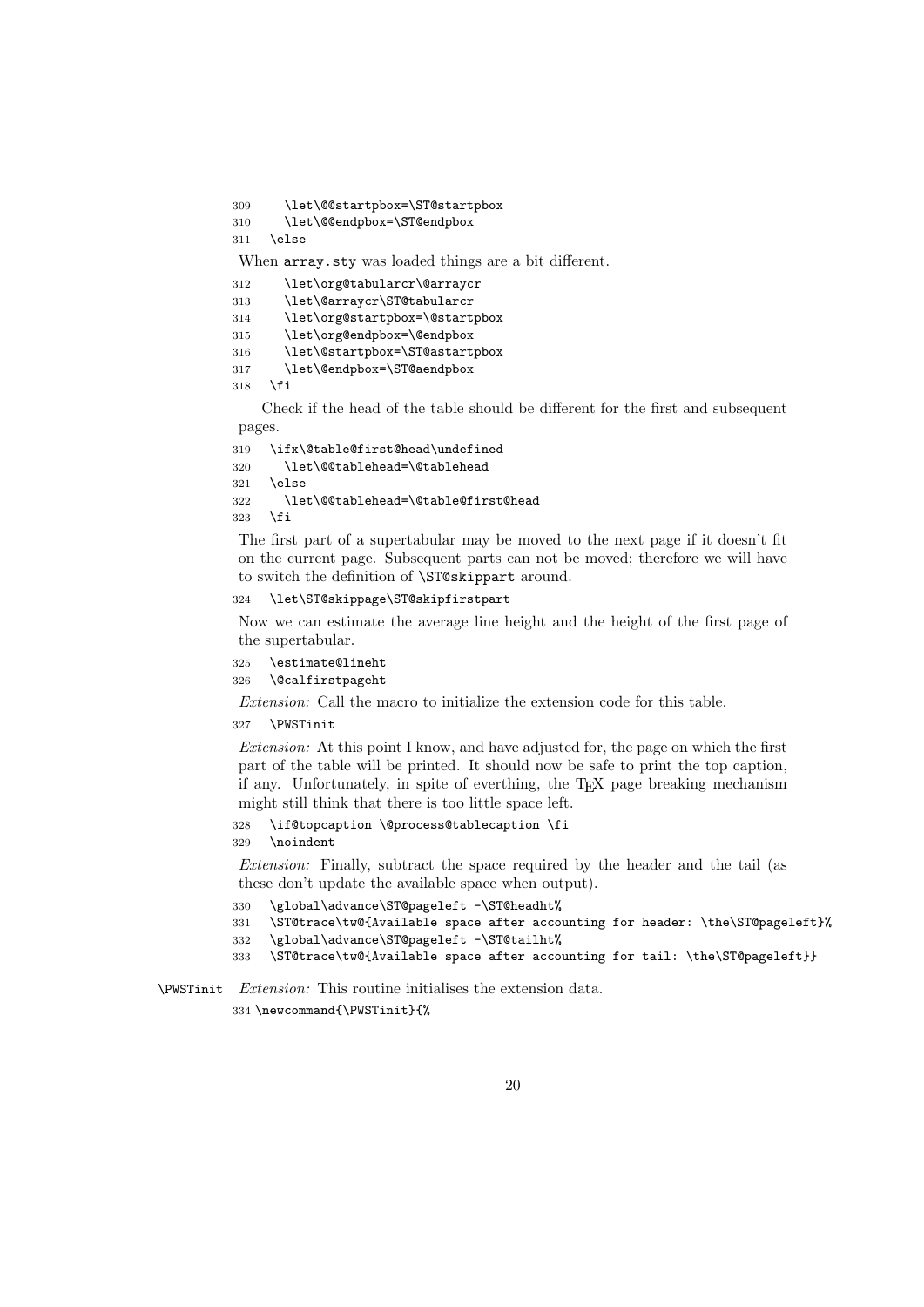At the end of processing each supertabular (see later) the number of pages consumed by the supertabular is written to the .aux file. At the start of a supertabular, after incrementing the number of supertabulars processed, the prior number of pages are read from the file. These are stored in PWSTlastpage.

335 \global\advance\c@PWSTtable\@ne 336 \global\expandafter\let\expandafter\PWSTtempc 337 \csname PWST@\romannumeral\c@PWSTtable\endcsname

I have to take account of the fact that there might be no entry in the .aux file, and hence the lastpage number might not be set.

```
338 \ifx\PWSTtempc\relax
339 \ST@trace\tw@{Table \the\c@PWSTtable: Processing for the first time}%
340 \PWSTlastpage=\@m% = 1000
341 \else
342 \PWSTlastpage=\PWSTtempc
343 \fi
344 \ST@trace\tw@{Table \the\c@PWSTtable: last page set to \the\PWSTlastpage}%
Set the current page counter to unity.
345 \PWSTcurpage=\@ne
```
Perform the calculations for the empty table data.

```
346 \PWSTcalchtlines
```
Initialise the line counter and set firstcall to TRUE.

```
347 \global\PWSTlines=\z@
```
348 \global\firstcalltrue

If we have the iso class, then I have to flag that we are in a 'float'.

```
349 \infloattrue}
```

```
\xtabular We start by looking for an optional argument, which will be duly ignored as it
           seems to make no sense to try to align a multipage table in the middle...
```
Extension: Use xtabular instead of supertabular, and similarly for the others, so this will not be mentioned explicitly again.

```
350 \def\xtabular{%
```

```
351 \@ifnextchar[{\@supertabular}%]
352 {\@supertabular[]}}
```
\@supertabular We can now save the preamble of the tabular in a macro.

```
353 \def\@supertabular[#1]#2{%
```

```
354 \def\ST@tableformat{#2}%
```
355 \ST@trace\tw@{Starting a new xtabular}%

Then remember that this is not a supertabular<sup>\*</sup> environment.

```
356 \global\ST@starfalse
```
Don't use minipages.

```
357 \global\ST@mpfalse
```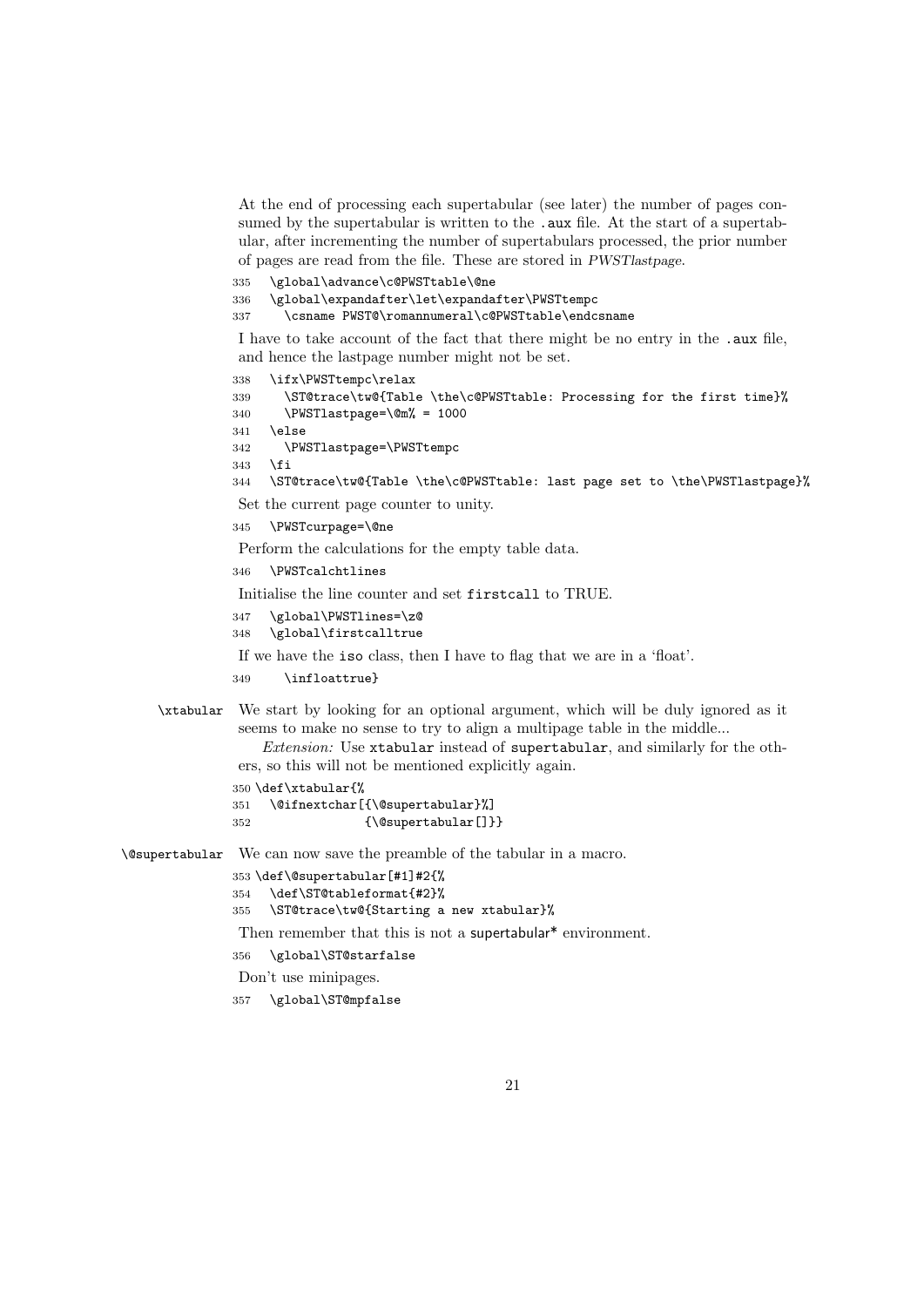Most of the following code is shared between the supertabbular and supertabular\* environments. So to avoid duplication it is stored in a macro.

```
358 \x@supertabular
```
Finally start a normal tabular environment.

```
359 \expandafter\org@tabular\expandafter{\ST@tableformat}%
```

```
360 \@@tablehead}
```
\xtabular\* We start by looking for the optional argument of the tabular environment.

```
361 \@namedef{xtabular*}#1{%
362 \@ifnextchar[{\@nameuse{@supertabular*}{#1}}%
363 {\@nameuse{@supertabular*}{#1}[]}%]
```

```
364 }
```
We start by saving the intended width and the preamble of the tabular\*.

```
365 \@namedef{@supertabular*}#1[#2]#3{%
```

```
366 \ST@trace\tw@{Starting a new xtabular*}%
367 \def\ST@tableformat{#3}%
368 \ST@wd=#1\relax
369 \global\ST@startrue
370 \global\ST@mpfalse
```
Now we can call the common code for both environments.

371 \x@supertabular

And we can start a normal tabular\* environment.

```
372 \expandafter\csname org@tabular*\expandafter\endcsname
```
- 373 \expandafter{\expandafter\ST@wd\expandafter}%
- 374 \expandafter{\ST@tableformat}%
- 375 \@@tablehead}

#### \mpxtabular This version of the supertabular environment puts each tabular into a minipage, thus making footnotes possible. We start by looking for an optional argument, which will be ignored as it makes no sense to try and align a multipage table in the middle.

376 \def\mpxtabular{%

```
377 \@ifnextchar[{\@mpsupertabular}%]
```
378 {\@mpsupertabular[]}}

We can now save the preamble in a macro.

379 \def\@mpsupertabular[#1]#2{%

```
380 \def\ST@tableformat{#2}%
```

```
381 \ST@trace\tw@{Starting a new mpxtabular}%
```
Remember that this is not a mpsupertabular\* environment and also note we have to close the minipage later.

382 \global\ST@starfalse

383 \global\ST@mptrue

Since we are about to start a minipage of \columnwidth the horizontal alignment will not work. We have to remember the values and then restore them inside the minipage.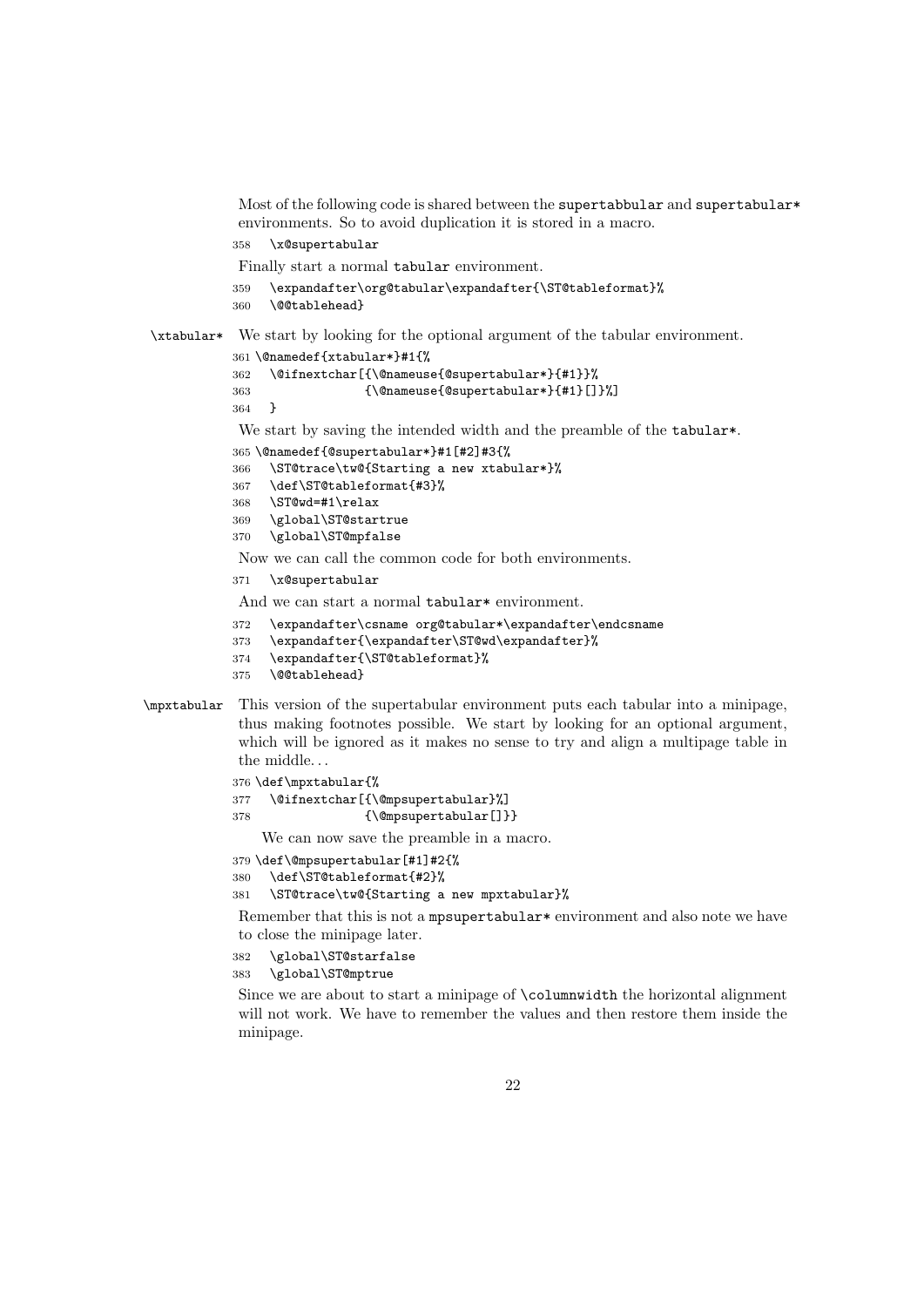```
384 \ST@rightskip \rightskip
             385 \ST@leftskip \leftskip
             386 \ST@parfillskip \parfillskip
             Call the code that is common to all the environments.
            387 \x@supertabular
             Finally, start a normal tabular
             388 \minipage{\columnwidth}%
            389 \parfillskip\ST@parfillskip
            390 \rightskip \ST@rightskip
             391 \leftskip \ST@leftskip
             392 \noindent\expandafter\org@tabular\expandafter{\ST@tableformat}%
             393 \@@tablehead}
            394
\mpxtabular* We start by looking for the optional argument of the tabular environment.
            395 \@namedef{mpxtabular*}#1{%
            396 \@ifnextchar[{\@nameuse{@mpsupertabular*}{#1}}%
            397 {\@nameuse{@mpsupertabular*}{#1}[]}%]
            398 }
                 Now we can save the intended width and the preamble of the tabular*.
            399 \@namedef{@mpsupertabular*}#1[#2]#3{%
            400 \ST@trace\tw@{Starting a new mpxtabular*}%
             401 \def\ST@tableformat{#3}%
             402 \ST@wd=#1\relax
             403 \global\ST@startrue
             404 \global\ST@mptrue
             405 \ST@rightskip \rightskip
             406 \ST@leftskip \leftskip
             407 \ST@parfillskip \parfillskip
             Now is the time to call the common code for both environments.
             408 \x@supertabular
             And we can start a normal tabular* environment.
             409 \minipage{\columnwidth}%
             410 \parfillskip\ST@parfillskip
             411 \rightskip \ST@rightskip
             412 \leftskip \ST@leftskip
             413 \noindent\expandafter\csname org@tabular*\expandafter\endcsname
             414 \expandafter{\expandafter\ST@wd\expandafter}%
            415 \expandafter{\ST@tableformat}%
            416 \@@tablehead}
```
\endxtabular\*

\endxtabular These close the xtabular and xtabular\* environments.

For the extension, this macro has been modified to write out to the .aux file the number of pages used for the supertabular.

```
417 \def\endxtabular{%
```
\ifx\@table@last@tail\undefined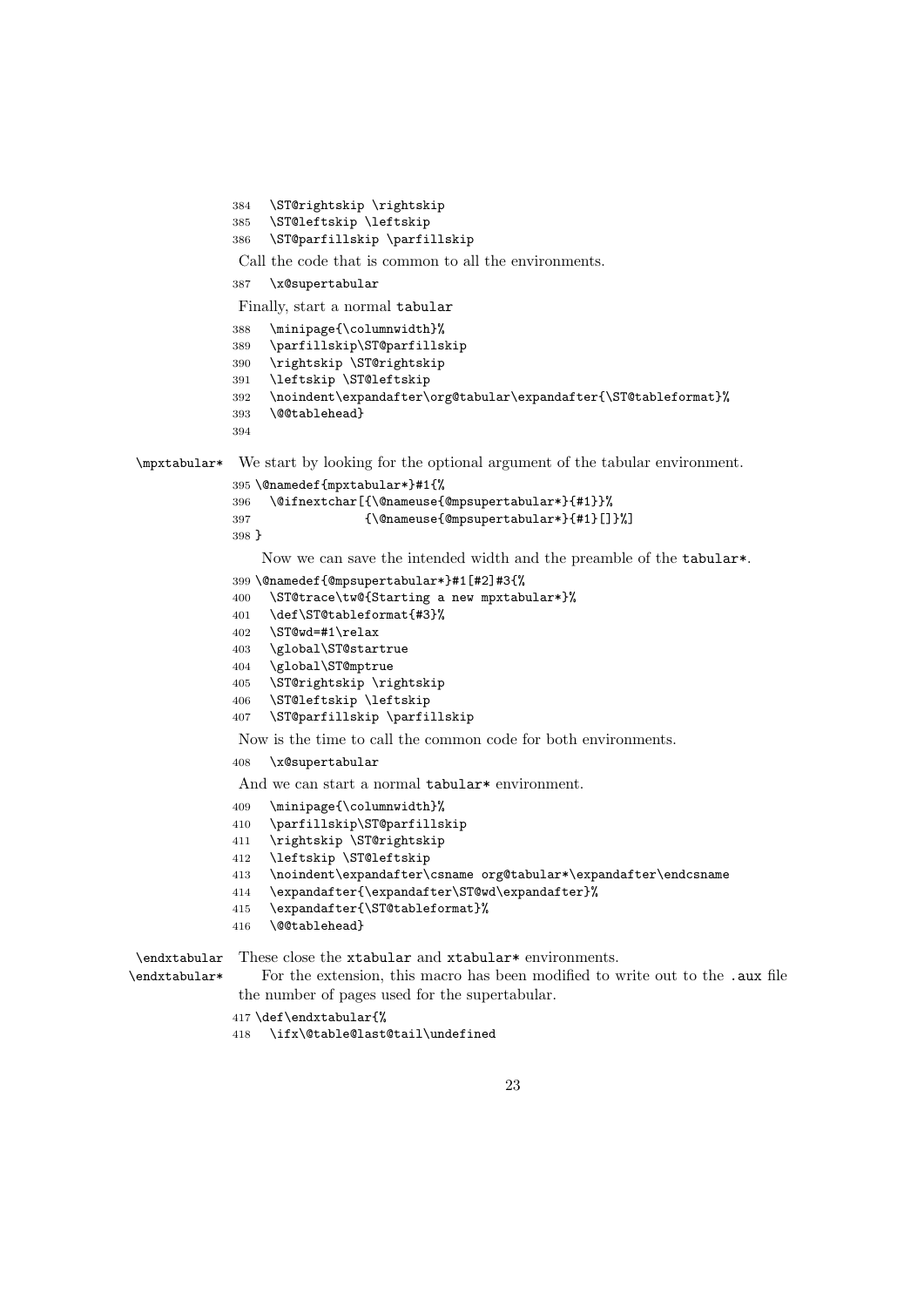```
419 \@tabletail
```

```
420 \else
```

```
421 \@table@last@tail
```
 $422$  \fi

423 \csname endtabular\ifST@star\*\fi\endcsname

While studying the original code to determine where additions were needed for the extension, I realized that the last part of the \end... code was common to all the environments. I have broken it out into a seperate routine which also includes the modification needed for the extension.

424 \x@endsupertabular

And back to the original code.

425 \ST@trace\tw@{Ended a xtabular\ifST@star\*\fi}}

The definition of the ending of the xtabular\* environment is simple:

```
426 \expandafter\let\csname endxtabular*\endcsname\endxtabular
```
\x@endsupertabular This macro contains the code that is common to all the \end... commands. It includes the modification required for the extension.

```
427 \newcommand{\x@endsupertabular}{%
```
Restore the original definition of **\@tabularcr** 

428 \ST@restore

Check if we have to insert a caption and restore to default behaviour of putting captions at the top.

- 429 \if@topcaption
- 430 \else

```
431 \@process@tablecaption
```

```
432 \global\@topcaptiontrue
```

```
433 \fi
```
Restore the meaning of  $\setminus \setminus$  to the one it had before the start of this environment. Also re-initialize some control-sequences

```
434 \global\let\\=\@oldcr
435 \global\let\@table@first@head\undefined
436 %%% \global\let\@table@last@tail\undefined
437 \global\let\@process@tablecaption\relax
```
Extension: For the extension, write the number of the last page to the .aux file. Also, if we are in the iso class, reset the 'float' flag.

```
438 \PWSToplastpagenum
```

```
439 \infloatfalse}
```

```
\PWSToplastpagenum Extension: This routine is responsible for writing the number of the last page of
                     the supertabular to the .aux file.
```
What gets written is  $\W{\text{VST}\text{Cvi}}_{4}$ , assuming that the value of c@PWSTtable is 6 and the value of PWSTcurpage is 4.

440 \newcommand{\PWSToplastpagenum}{%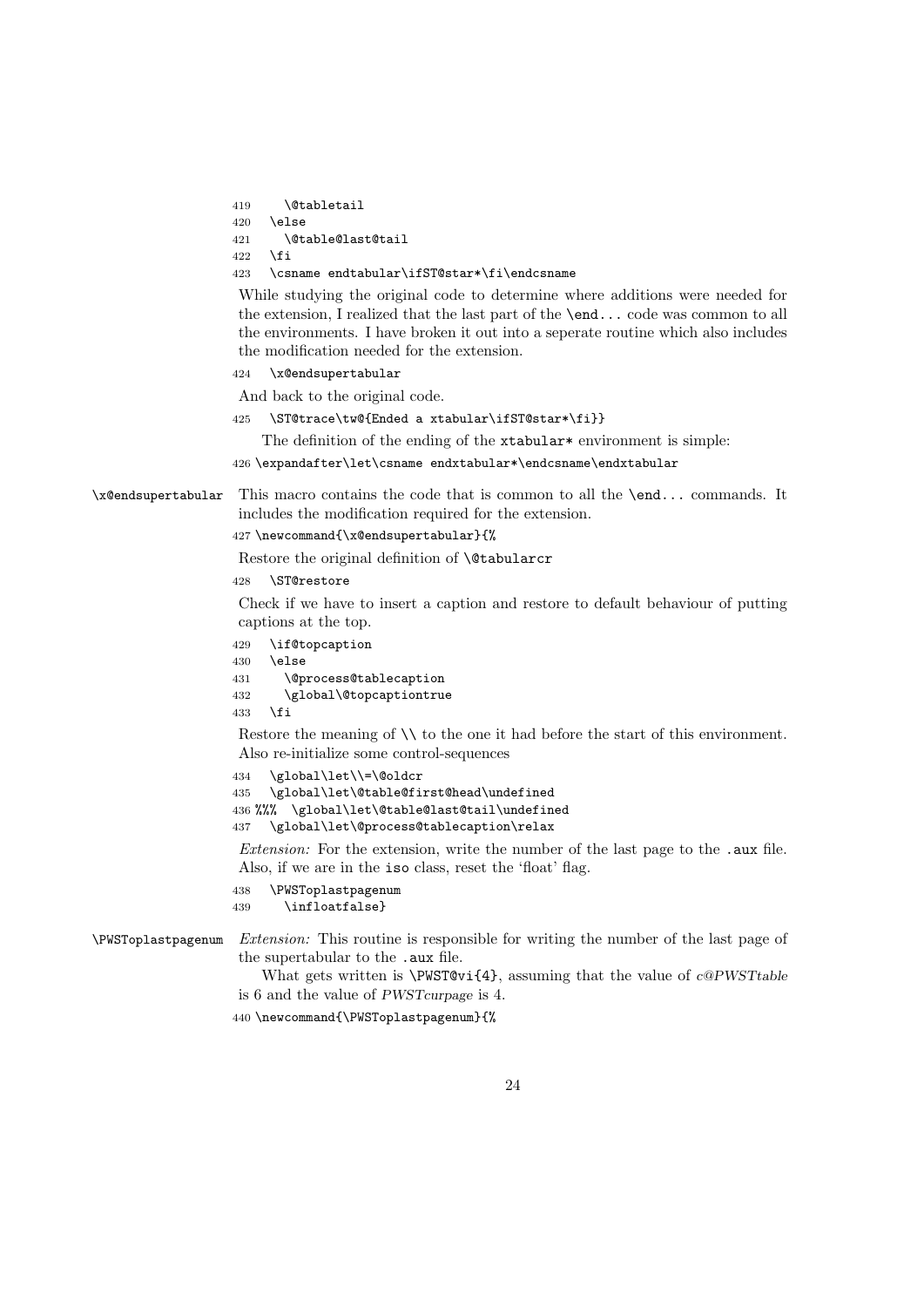There are a number of cases to consider. The first decision is whether the current page is the previously calculated last page.

441 \ifnum\PWSTcurpage=\PWSTlastpage

The current table ends on the calculated last page. There are four cases to consider:

- 1. The table has not overflowed (firstcall is TRUE) and the table is not  $empty — this page is still the last page.$
- 2. The table has not overflowed (firstcall is TRUE) and the table is empty — this page is after the actual last page, so decrease the page number.
- 3. The table has overflowed (firstcall is FALSE) and the overflow is large enough to generate a non-empty table on the next page — increment the page number.
- 4. The table has overflowed (firstcall is FALSE) and the overflow is small enough to generate an empty table on the next page — this page is still the last page.

```
442 \iffirstcall % on last, no overflow
443 %% \ifnum\PWSTlines < \PWSTlasthead % this table is empty
444 \ifnum\PWSTlines < \@ne % this table is empty
445 \global\advance\PWSTcurpage \m@ne
446 \fi
447 \else % overflow
448 %% \ifnum\PWSTlines > \tw@ % enough for another page
449 \ifnum\PWSTlines > \z@ % enough for another page
450 \global\advance\PWSTcurpage \@ne
451 \fi
452 \setminusfi
453 \else
```
The table has ended on a page that is not the calculated last page. If the table is empty, then decrement the page number, else this is the last page.

```
454 %% \ifnum\PWSTlines < \PWSThead % empty table
455 \ifnum\PWSTlines < \@ne % empty table
456 \global\advance\PWSTcurpage \m@ne
457 \fi
458 \fi
```
Finally, write out the 'new' last page number.

```
459 \if@filesw\immediate\write\@auxout%
460 {\gdef\string\PWST@\romannumeral\c@PWSTtable{\the\PWSTcurpage}}%
461 \ST@trace\tw@{Table \the\c@PWSTtable:\MessageBreak
462 wrote \the\PWSTcurpage\space as the last page}%
463 \fi}
464
```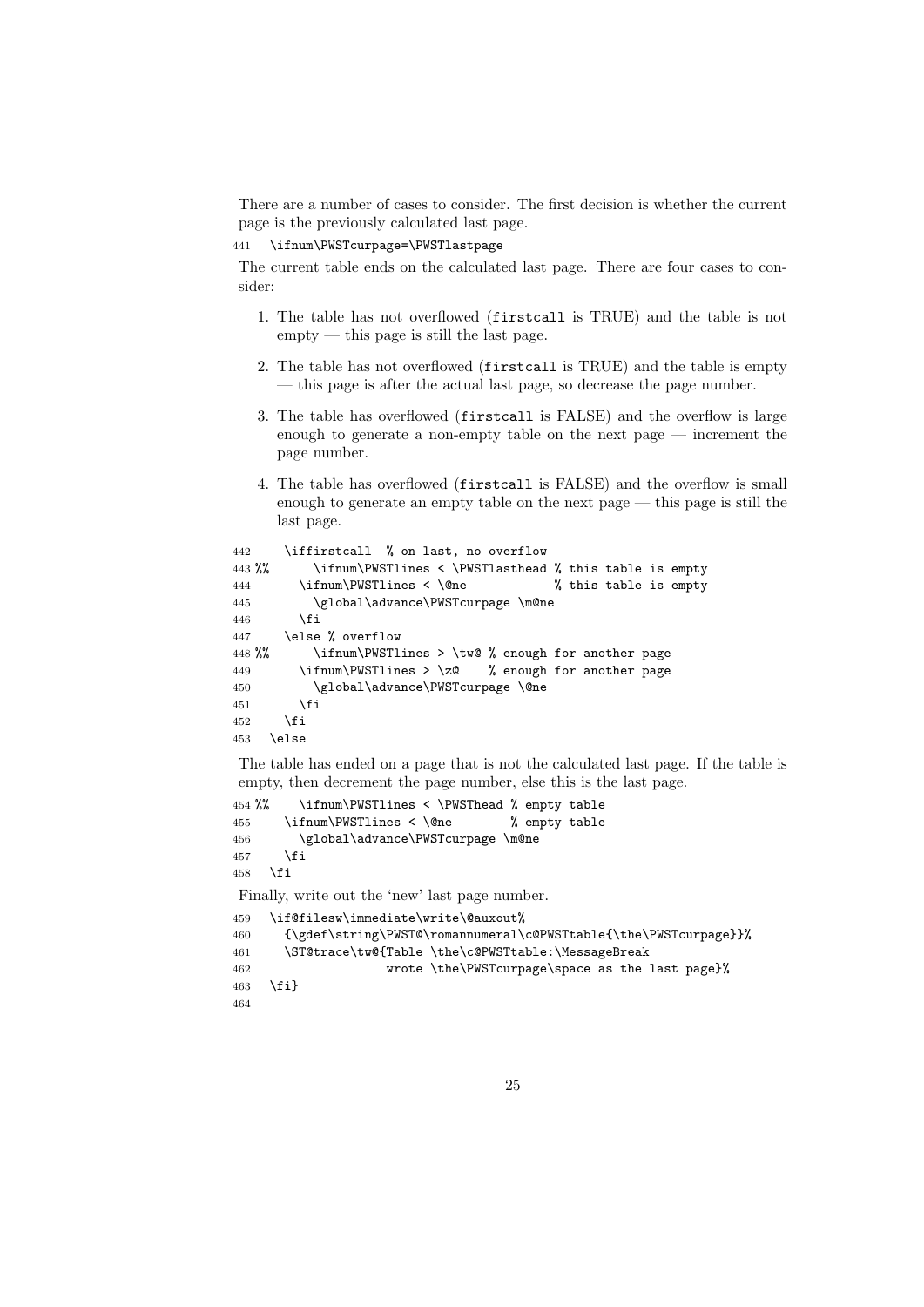```
\endmpxtabular
These close the mpxtabular and mpxtabular* environments.
\endmpxtabular* 465 \def\endmpxtabular{%
                466 \ifx\@table@last@tail\undefined
                467 \@tabletail
                468 \else
                469 \@table@last@tail
                470 \fi
                471 \csname endtabular\ifST@star*\fi\endcsname
                472 \endminipage
                 Now call the common code for all \end....
                473 \x@endsupertabular
                 Finish per the original code.
                474 \ST@trace\tw@{Ended an mpxtabular\ifST@star*\fi}}
                    The definition of the ending of the m mortabular * environment is simple:
                475 \expandafter\let\csname endmpxtabular*\endcsname\endmpxtabular
   \ST@restore This macro restores the original definitions of the macros that handle parbox
                 entries and the 'end of row' macros.
                476 \def\ST@restore{%
                477 \ifx\undefined\@classix
                478 \let\@tabularcr\org@tabularcr
                479 \else<br>480 \le
                       \let\@arraycr\org@tabularcr
                481 \fi
                482 \let\@startpbox\org@startpbox
                483 \let\@endpbox\org@endpbox}
 \inner@tabular
In order to facilitate complete tabular environments to be in a cell of a
\inner@tabular*
supertabular we need to adapt the definition of the original environments. For
                 the inner tabular a number of definitions have to be restored.
                484 \def\inner@tabular{%
                485 \ST@restore
                486 \let\\=\@oldcr
                487 \noindent
                488 \org@tabular}
                489 \@namedef{inner@tabular*}{%
                490 \ST@restore
                491 \let\\=\@oldcr
                492 \noindent
                493 \csname org@tabular*\endcsname}
        \ST@cr This macro is called by each \\ inside the tabular environment. It updates the
                 estimate of the amount of space left on the current page and starts a new page if
                 necessary.
                494 \def\ST@cr{%
```

```
495 \noalign{%
```
\ST@trace\thr@@{Parbox height: \the\ST@pboxht\MessageBreak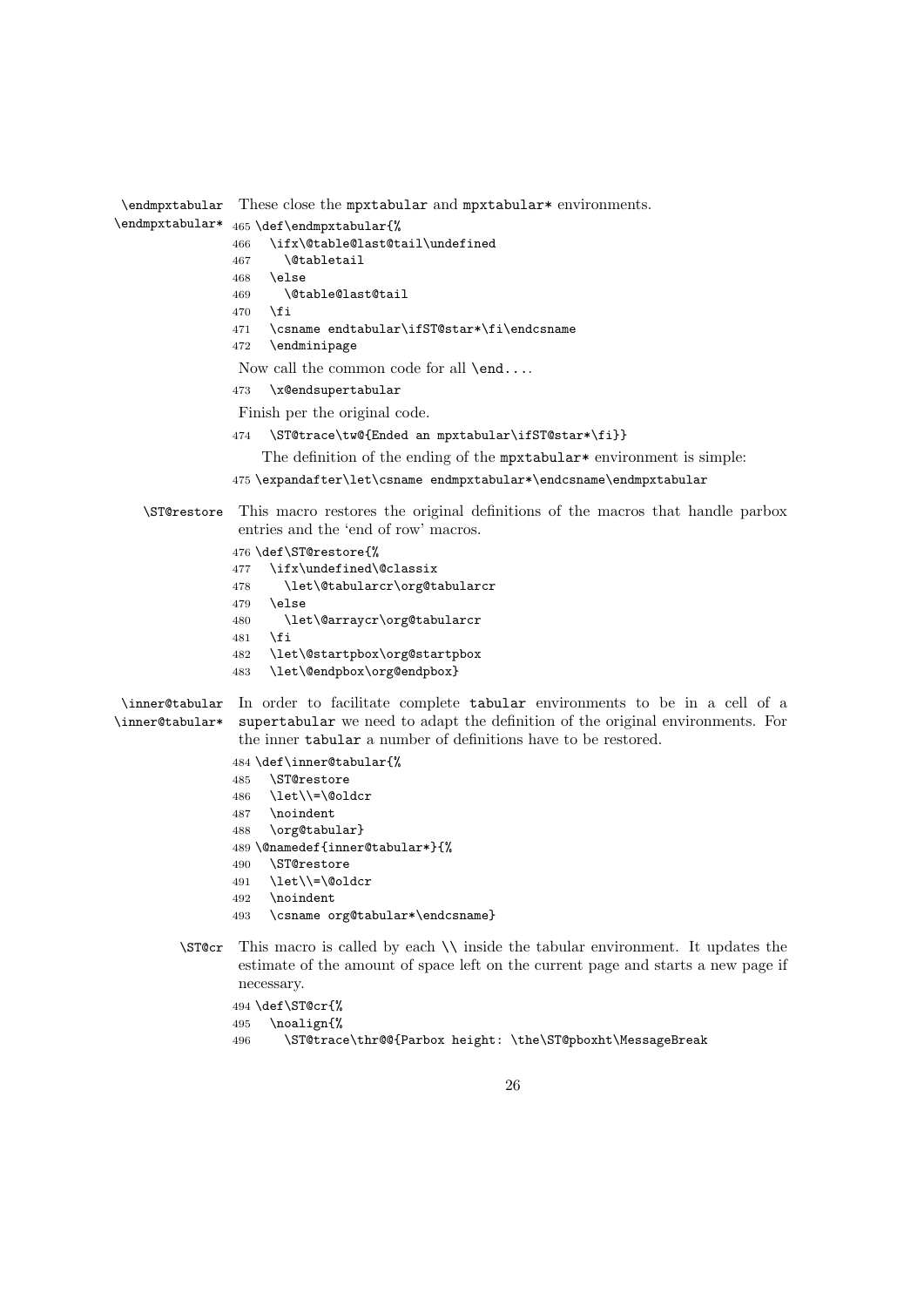## 497 Line height: \the\ST@lineht}%

498 \ifnum\ST@pboxht<\ST@lineht

If there is a non-empty line, but an empty parbox, then \ST@pboxht might be non-zero, but too small thereby breaking the algorithm. Therefore we estimate the height of the line to be \ST@lineht in this case, and store it in \ST@prevht.

```
499 \global\advance\ST@pageleft -\ST@lineht
500 \global\ST@prevht\ST@lineht
501 \else
```
When the parbox is not empty we take its height into account plus a little extra.

```
502 \global\advance\ST@pboxht \PWST@xentrystretch\ST@pboxht
503 \global\advance\ST@pboxht \ST@stretchht
504 \ST@trace\thr@@{Added par box with height \the\ST@pboxht}%
505 \global\advance\ST@pageleft -\ST@pboxht
506 \global\ST@prevht\ST@pboxht
507 \global\ST@pboxht\z@
508 \fi
```
\ST@toadd is the value of the optional argument of \\.

```
509 \global\advance\ST@pageleft -\ST@toadd
510 \global\ST@toadd=\z@
511 \ST@trace\thr@@{Space left for xtabular: \the\ST@pageleft}%
```
Extension: Increment the line number at this point.

```
512 \global\advance\PWSTlines \@ne
```
513 \ST@trace\thr@@{Line counter incremented by one to: \the\PWSTlines}% 514 }% end of noalign

In general, when the \ST@pageleft has become negative, the last row was so high that the supertabular doesn't fit on the current page. In this case we skip the current page and start at the top of the next one; otherwise TEX will move this part of the table to a new page anyway, probably with a message about an overfull \vbox.

Extension: For the extension I do some special handling if we are on the last page. Essentially the idea is not to start a new page, but to continue on the current page, noting any overflow.

```
515 \ifnum\PWSTcurpage=\PWSTlastpage
516 \PWST@lastpagecr
```
 $517$  \else

Execute the original code.

```
518 \ifnum\ST@pageleft<\z@
519 \ST@skippage
520 \qquad \text{leles}
```
When there is not enough space left on the current page, we start a new page. To compute the amount of space needed we use the height of the previous line (\ST@prevht) as an estimate of the height of the next line. If we are processing an mpsupertabular we also need to take the height of the footnotes into account.

521 \noalign{\global\@tempdima\ST@tailht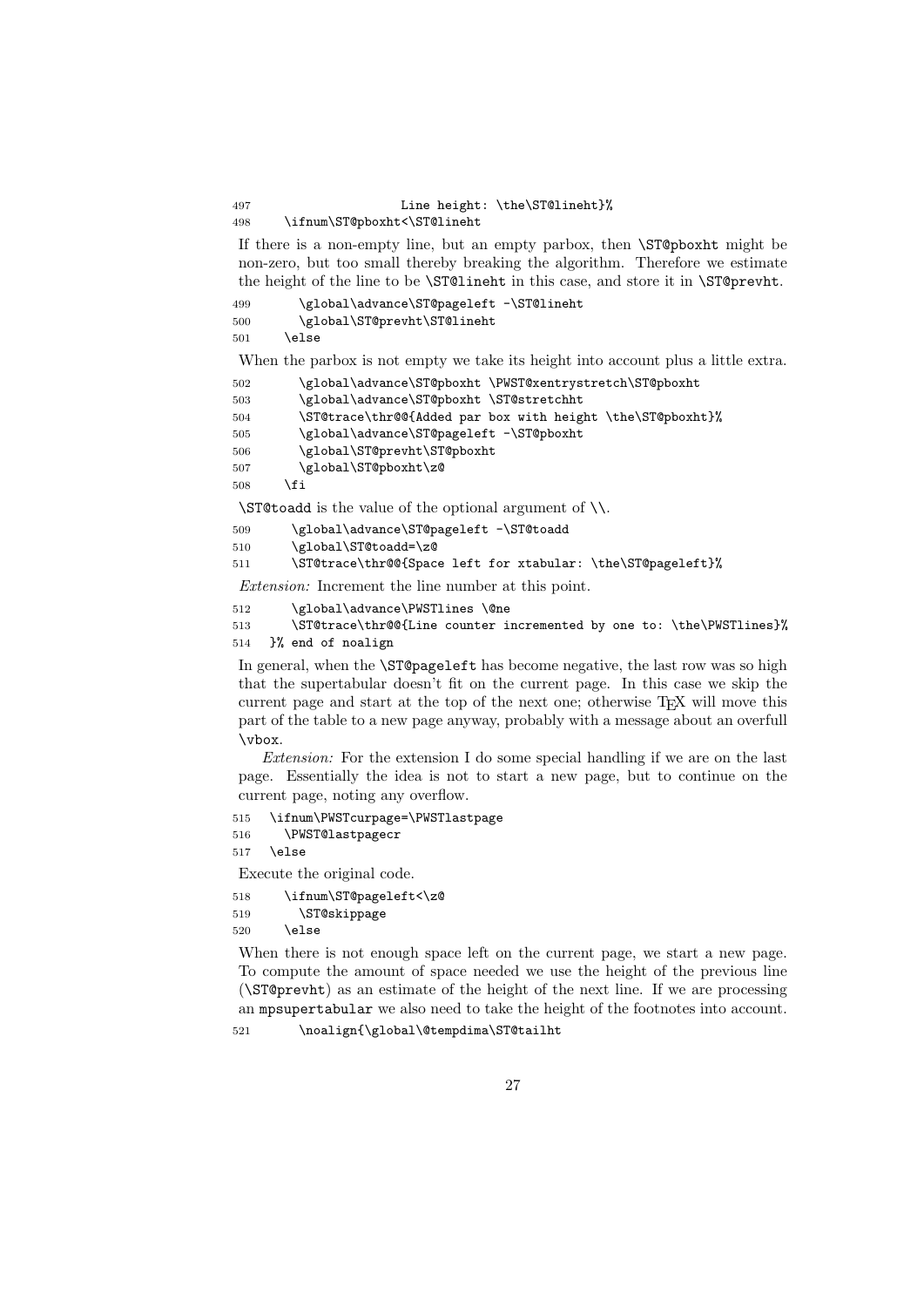| 522 | \global\advance\@tempdima\ST@prevht     |
|-----|-----------------------------------------|
| 523 | \ifST@mp                                |
| 524 | \ifvoid\@mpfootins\else                 |
| 525 | \global\advance\@tempdima\ht\@mpfootins |
| 526 | \global\advance\@tempdima 3pt           |
| 527 | \fi                                     |
| 528 | \fi}% end noalign                       |
| 529 | \ifnum\ST@pageleft<\@tempdima           |
| 530 | <b>\ST@newpage</b>                      |
| 531 | \else                                   |

This line is necessary because the tablehead has to be inserted *after* the \if\else\fi-clause. For this purpose \ST@next is used. In the middle of tableprocessing it should be an *empty* macro  $(not \ \text{relax}).$ 

```
532 \noalign{\global\let\ST@next\@empty}%
```

```
533 \fi
534 \overrightarrow{fi}
```
Extension: Close off the **\iflastpage**;

\fi

and finish per the original code.

\ST@next}

\PWST@lastpagecr Extension: This routine handles newlines on the last page of a supertabular. The idea is that when we are on the last page the table continues to be processed until the end without calling for a newpage even if the table will be too long. I do need to record whether or not the table has 'overflowed' the allowable space on the page. The code is very similar to the last part of the code for \ST@cr.

```
538 \newcommand{\PWST@lastpagecr}{%
539 \noalign{%
540 \ifnum\ST@pageleft<\z@
The table has overflowed, so record the fact.
541 \PWST@setfirstcall
542 \setminus fi
Now continue along the lines of \ST@cr.
543 \global\@tempdima\ST@tailht
544 \global\advance\@tempdima\ST@prevht
545 \ifST@mp
546 \ifvoid\@mpfootins\else
547 \global\advance\@tempdima\ht\@mpfootins
548 \global\advance\@tempdima 3pt
549 \fi
550 \fi
551 \ifnum\ST@pageleft<\@tempdima
Again, the table has overflowed.
552 \PWST@setfirstcall
553 \fi
```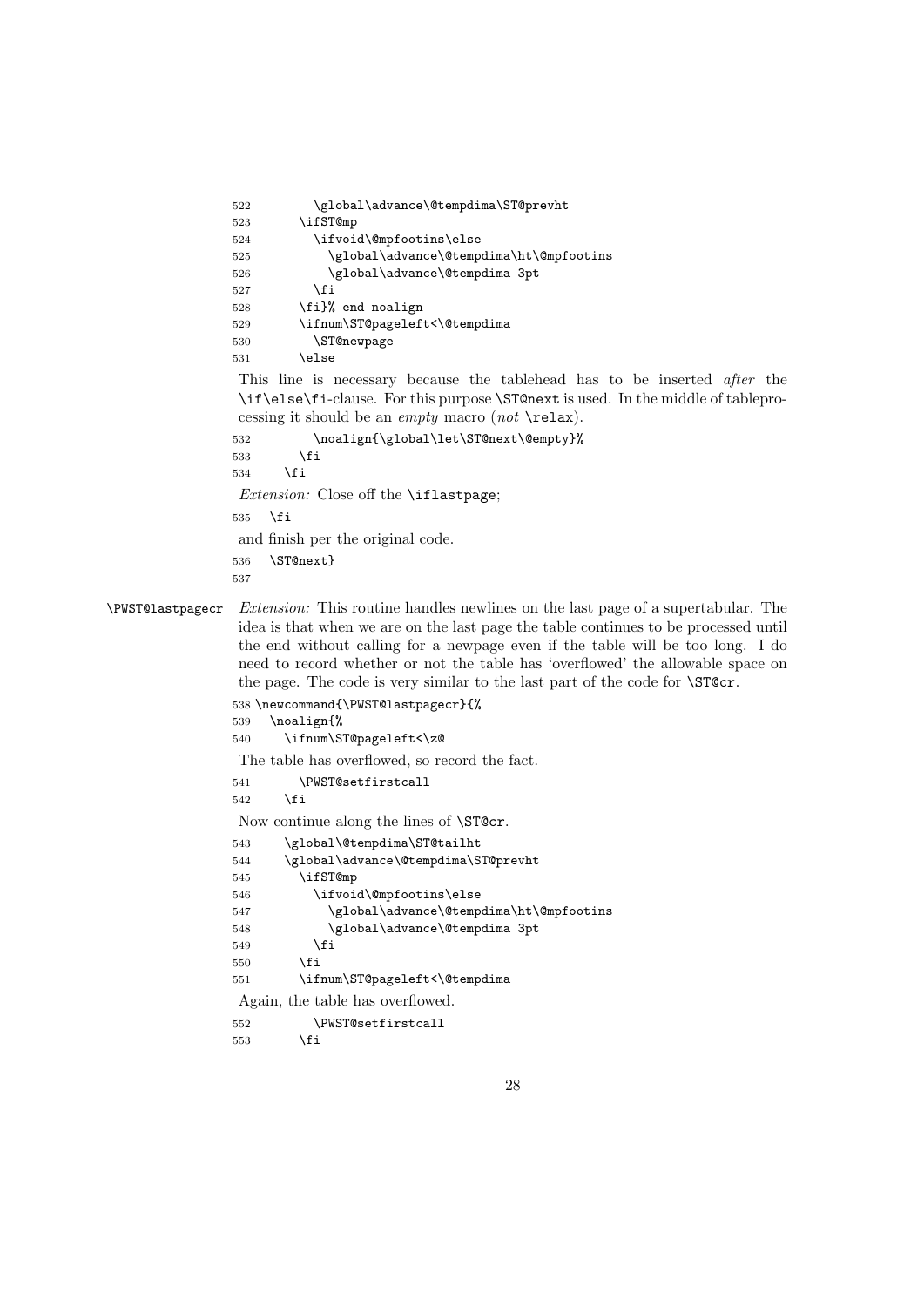Finish like \ST@cr.

554 \global\let\ST@next\@empty 555 }}

\PWST@setfirstcall Extension: This routine records that a table on the last page has overflowed by setting firstcall to FALSE. If it is the first such overflow it also zeroes the line counter.

```
556 \newcommand{\PWST@setfirstcall}{%
557 \iffirstcall
558 \global\firstcallfalse
559 \global\PWSTlines=\z@
560 \ST@trace\thr@@{Overflow on last page. Line counter set to \the\PWSTlines}%
561 \fi}
```
\ST@skipfirstpart This macro skips the current page and moves the entire supertabular that has been built so far to the next page.

```
562 \def\ST@skipfirstpart{%
563 \noalign{%
564 \ST@trace\tw@{Tabular too high, moving to next page}%
```
In order for this to work properly we need to adapt the value of \ST@pageleft. When this macro is called it has a negative value. We should add the height of the next page to that (\@colroom). From the result the 'normal' height of the supertabular should be subtracted ( $\quad \infty$  -  $\text{pagenta}$ ). This could be coded as follows:

```
\ST@dimen\@colroom
\advance\ST@dimen-\pagetotal
\global\advance\ST@pageleft\@colroom
\global\advance\ST@pageleft-\ST@dimen
```
However, note that **\@colroom** is added and subtracted. Thus the code can be simplified to:

565 \global\advance\ST@pageleft\pagetotal

Then we can set **\ST@pagesofar** to zero and start the new page.

- 566 \global\ST@pagesofar\z@
- 567 \newpage

Finally we make sure that this macro can only be executed once for each supertabular by changing the definition of \ST@skippage.

```
568 \global\let\ST@skippage\ST@newpage
569 }}
```
\ST@newpage This macro performs the actions necessary to start a new page.

This macro is also modified for the extension to supertabluar.

570 \def\ST@newpage{%

```
571 \noalign{\ST@trace\tw@{Starting new page, writing tail}}%
```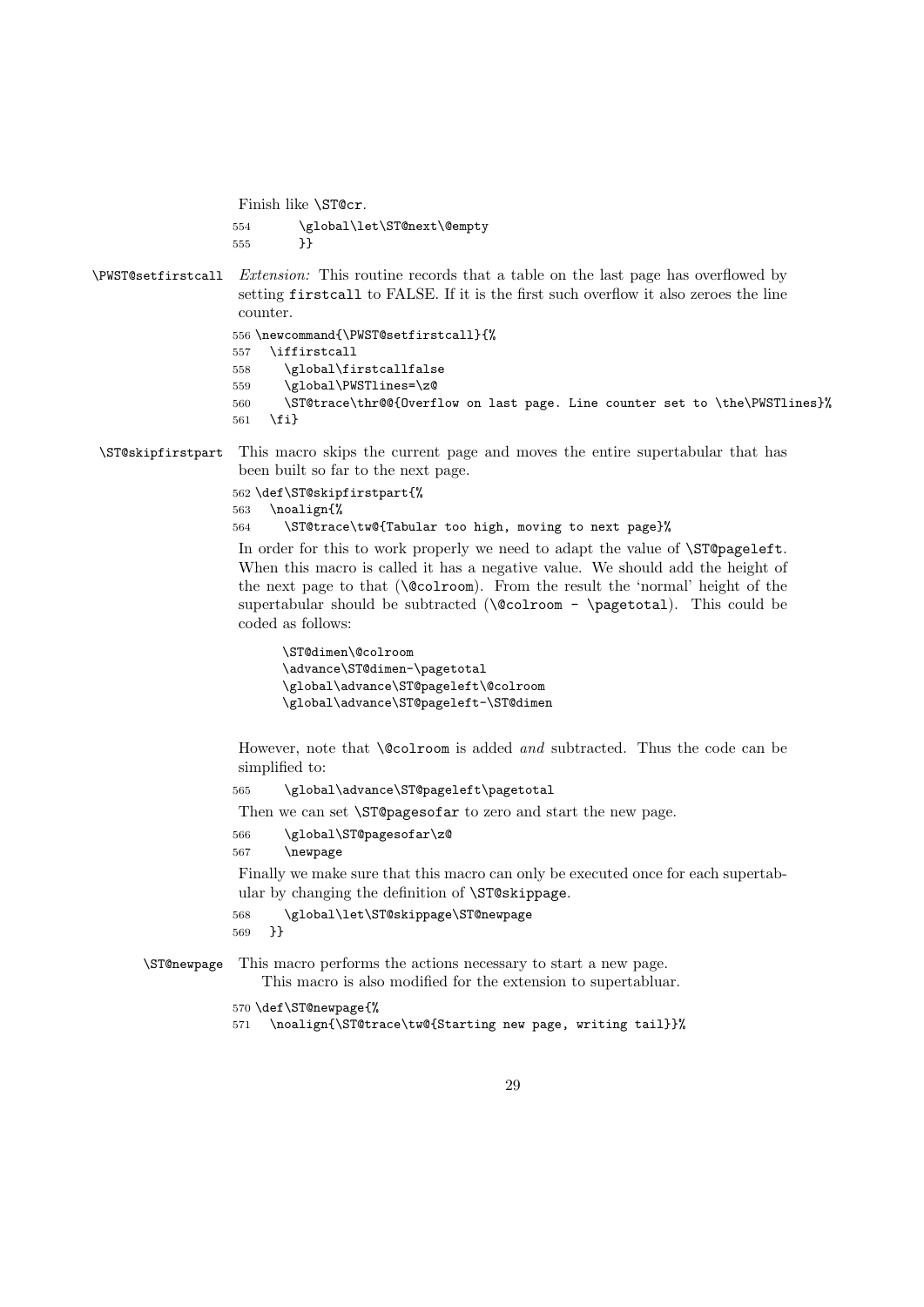Output \tabletail, close the tabular environment, close a minipage if necessary, output all material and start a fresh new page.

 \@tabletail \ifST@star \csname endtabular\*\endcsname \else \endtabular \fi \ifST@mp \endminipage  $580 \text{ } \text{ } 150$ 

Then we make sure that \ST@skippage can no longer be executed for this supertabular by changing its definition.

#### \global\let\ST@skippage\ST@newpage

On with the output.

Extension: The original code had the next line as **\newpage\@calnextpageht**. However, if the general header has a vertical height that differs from the first header, then the table on the continuation pages may run short or, more disconcerting, long. The extension, I think, cures that by using a different algorithm to calculate the height on the next page.

#### \newpage\PWSTcalnextpageht \ST@trace\tw@{writing head}%

Extension: The original code just let  $\S$ T@next to  $\C{ablehead}$ . The extension has to handle the special case of of the heading on the last page.

```
584 \PWSTsethead
```
Now we are back to the original supertabular code.

```
585 \ifST@mp
586 \noindent\minipage{\columnwidth}%
587 \parfillskip\ST@parfillskip
588 \rightskip \ST@rightskip
589 \leftskip \ST@leftskip
590 \fi
591 \noindent
592 \ifST@star
593 \expandafter\csname org@tabular*\expandafter\endcsname
594 \expandafter{\expandafter\ST@wd\expandafter}%
595 \expandafter{\ST@tableformat}%
596 \else
597 \expandafter\org@tabular\expandafter{\ST@tableformat}%
598 \fi}
```
## \PWSTsethead Extension: This is more extension code for use within \ST@newpage. It provides the proper table head for the page about to be processed.

\newcommand{\PWSTsethead}{%

First the line counter is zeroed.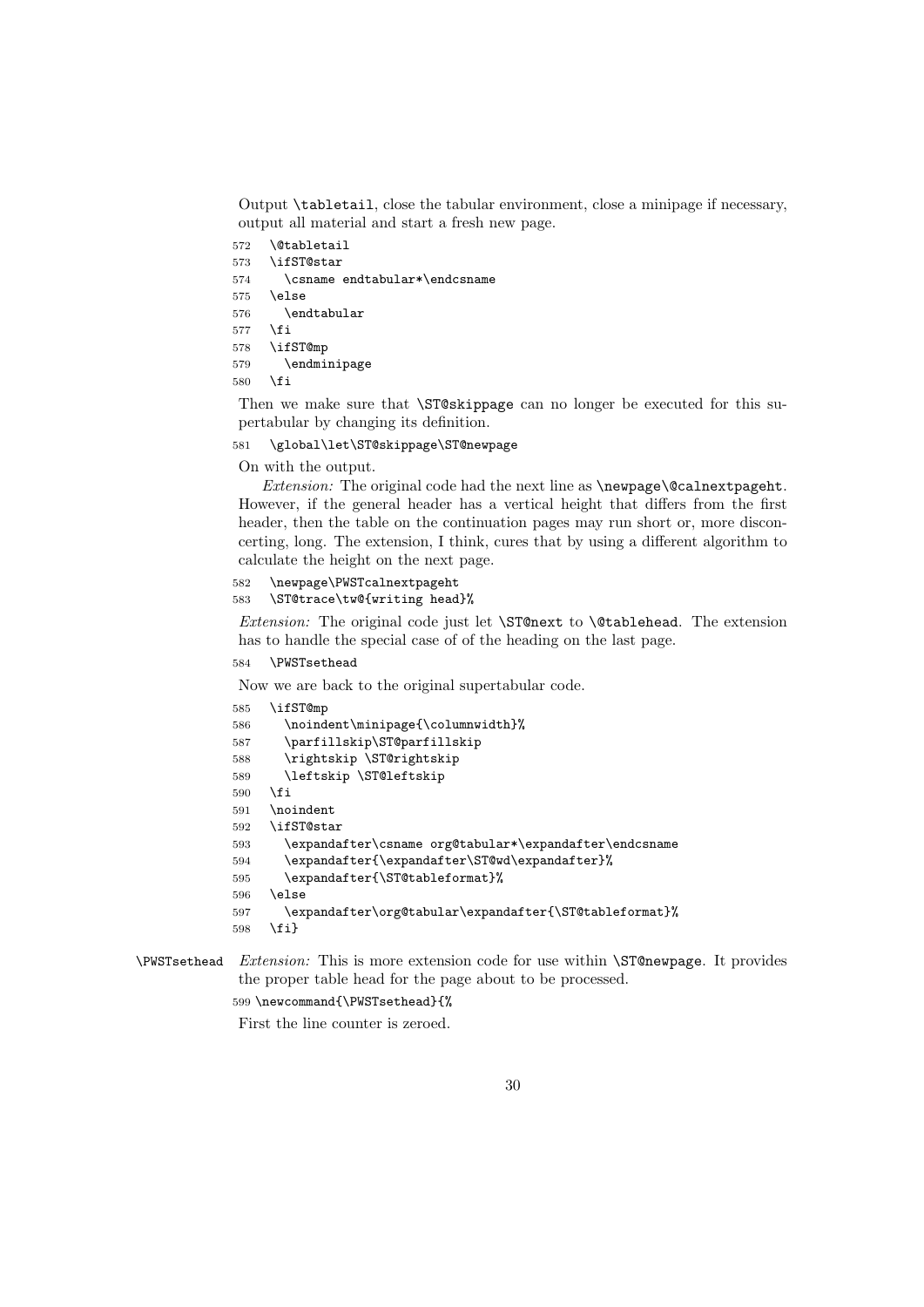600 \global\PWSTlines=\z@

601 \ST@trace\thr@@{Newpage, line counter set to: \the\PWSTlines}%

The current page counter is incremented and it is checked against the old page counter to see if this is the last page of this supertabular.

```
602 \global\advance\PWSTcurpage\@ne
603 \ST@trace\tw@{Table \the\c@PWSTtable:\MessageBreak
604 current page = \the\PWSTcurpage,\MessageBreak
605 last page = \the\PWSTlastpage}%
606 \ifnum\PWSTcurpage=\PWSTlastpage
607 \ST@trace\tw@{Newpage is the last page}%
```
We are on the last page. If there are more than one pages and the last table heading has been specified, then the heading is set to **\@table@last@head**, otherwise it is set to \@tablehead.

```
608 \ifnum\PWSTcurpage>\@ne
609 \ifx\@table@last@head\relax
610 \let\ST@next\@tablehead
611 \ST@trace\tw@{Set heading to tablehead}%
612 \else
613 \let\ST@next\@table@last@head
614 \ST@trace\tw@{Set heading to tablelasthead}%
615 \fi
616 \fi
617 \else
We are not on the last page, so just set the heading to \@tablehead.
```
618 \let\ST@next\@tablehead 619 \ST@trace\tw@{Set heading to tablehead}% 620 \fi}

The end of this package

621  $\langle xtab \rangle$ 

## References

- [GMS94] Michel Goossens, Frank Mittelbach, and Alexander Samarin. The LaTeX Companion. Addison-Wesley Publishing Company, 1994.
- [Wil96] Peter R. Wilson. LaTeX for standards: The LaTeX package files user manual. NIST Report NISTIR, June 1996.

## Index

Numbers written in italic refer to the page where the corresponding entry is described; numbers underlined refer to the code line of the definition; numbers in roman refer to the code lines where the entry is used.

```
Symbols
\@@endpbox . . . . . . . 326
                            \text{QGstart}pbox ..... 325 \@@tablehead .. 220,
```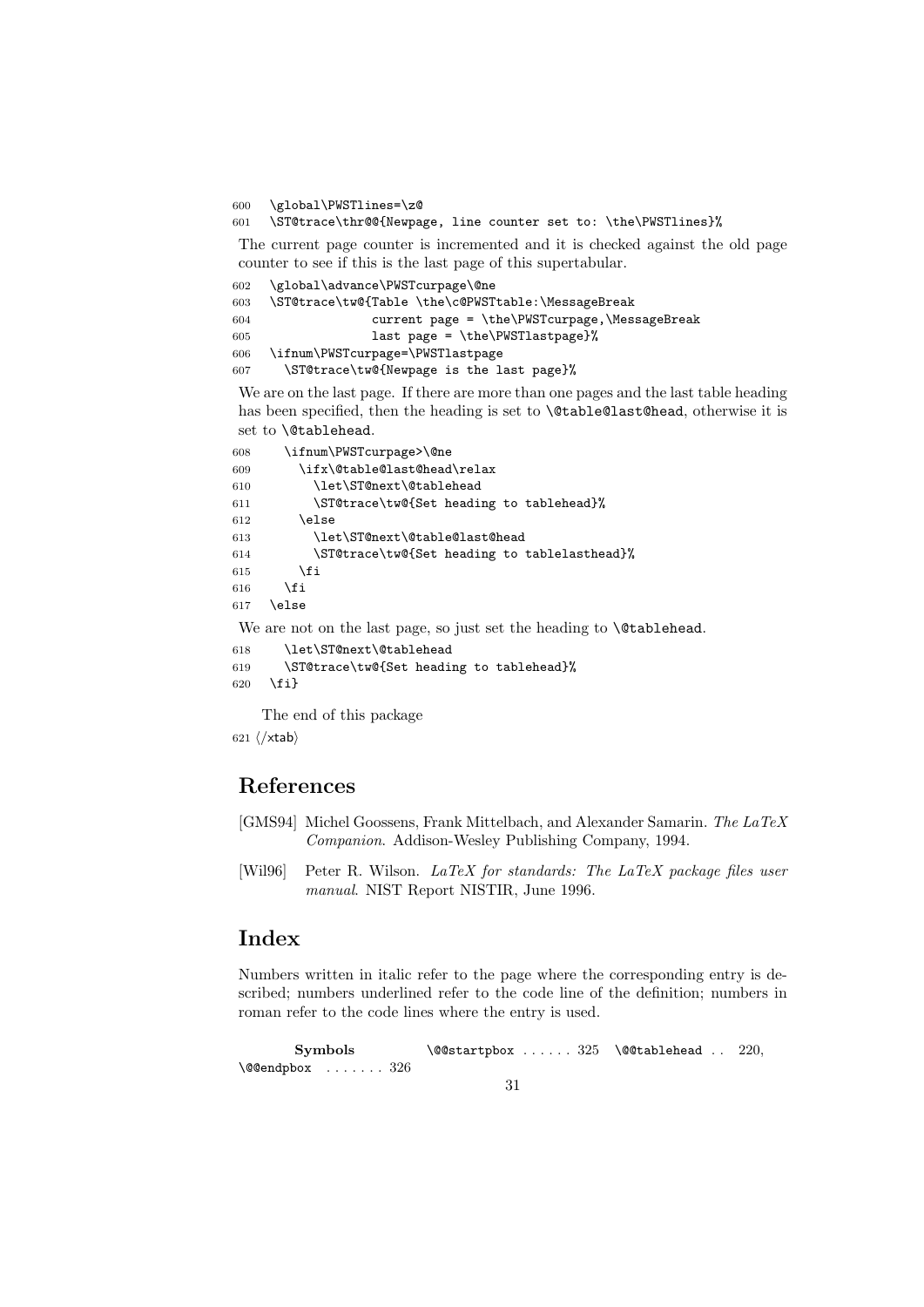| 226, 336, 338,                                                                                                                                                                                                                                                                                                                                                                                                                                          |
|---------------------------------------------------------------------------------------------------------------------------------------------------------------------------------------------------------------------------------------------------------------------------------------------------------------------------------------------------------------------------------------------------------------------------------------------------------|
| 378, 394, 413, 436                                                                                                                                                                                                                                                                                                                                                                                                                                      |
| \@arraycr . 328, 329, 503                                                                                                                                                                                                                                                                                                                                                                                                                               |
| <i><b>\@arrayparboxrestore</b></i>                                                                                                                                                                                                                                                                                                                                                                                                                      |
| . 140, 141, 144,                                                                                                                                                                                                                                                                                                                                                                                                                                        |
| 145, 223, 233,                                                                                                                                                                                                                                                                                                                                                                                                                                          |
|                                                                                                                                                                                                                                                                                                                                                                                                                                                         |
| 270, 276, 283, 289                                                                                                                                                                                                                                                                                                                                                                                                                                      |
| \@arstrutbox                                                                                                                                                                                                                                                                                                                                                                                                                                            |
| $\ldots$ 129, 147, 156                                                                                                                                                                                                                                                                                                                                                                                                                                  |
| $\sqrt{a}$ auxout  481                                                                                                                                                                                                                                                                                                                                                                                                                                  |
| \@calfirstpageheight                                                                                                                                                                                                                                                                                                                                                                                                                                    |
|                                                                                                                                                                                                                                                                                                                                                                                                                                                         |
| $\begin{minipage}{.4\linewidth} \verb&\@calfirstpage{\footnotesize\hspace{0.5mm}\raisebox{0.2mm}{$\sim$}} \hspace{-1.5cm}\raisebox{2.2mm}{$\sim$} \hspace{-1.5cm}\raisebox{2.2mm}{$\sim$} \hspace{-1.5cm}\raisebox{2.2mm}{$\sim$} \hspace{-1.5cm}\raisebox{2.2mm}{$\sim$} \hspace{-1.5cm}\raisebox{2.2mm}{$\sim$} \hspace{-1.5cm}\raisebox{2.2mm}{$\sim$} \hspace{-1.5cm}\raisebox{2.2mm}{$\sim$} \hspace{-1.5cm}\raisebox{2.2mm}{$\sim$} \hspace{-1.5$ |
|                                                                                                                                                                                                                                                                                                                                                                                                                                                         |
| . <u>175</u> , 342                                                                                                                                                                                                                                                                                                                                                                                                                                      |
| $\verb+\@calnextpage+ that $                                                                                                                                                                                                                                                                                                                                                                                                                            |
| . 188, 203, 213, 263                                                                                                                                                                                                                                                                                                                                                                                                                                    |
|                                                                                                                                                                                                                                                                                                                                                                                                                                                         |
| $\lambda$ Classix  320, 500<br>$\lambda$ Colroom  178,                                                                                                                                                                                                                                                                                                                                                                                                  |
| 193, 258, 265, 304                                                                                                                                                                                                                                                                                                                                                                                                                                      |
|                                                                                                                                                                                                                                                                                                                                                                                                                                                         |
| $\delta$ \@dblarg  16                                                                                                                                                                                                                                                                                                                                                                                                                                   |
| $\text{Qdepth}$ 130                                                                                                                                                                                                                                                                                                                                                                                                                                     |
| \@endpbox                                                                                                                                                                                                                                                                                                                                                                                                                                               |
| $. \ 324, \ 331, \ 333, \ 506$                                                                                                                                                                                                                                                                                                                                                                                                                          |
| $\sqrt{9}$ finalstrut  147, 156                                                                                                                                                                                                                                                                                                                                                                                                                         |
| $\begin{bmatrix} \text{Oneight} & \dots & \dots & 130 \end{bmatrix}$                                                                                                                                                                                                                                                                                                                                                                                    |
| $\text{Qifnextchar .} 116,$                                                                                                                                                                                                                                                                                                                                                                                                                             |
| 369, 381, 397, 416                                                                                                                                                                                                                                                                                                                                                                                                                                      |
|                                                                                                                                                                                                                                                                                                                                                                                                                                                         |
| $\sqrt{eifstar \dots \dots 114}$                                                                                                                                                                                                                                                                                                                                                                                                                        |
| $\text{^\circ}$                                                                                                                                                                                                                                                                                                                                                                                                                                         |
| $\text{Quintisotab} \ldots$ $\frac{29}{34}$                                                                                                                                                                                                                                                                                                                                                                                                             |
| \@makecaption<br>- 42                                                                                                                                                                                                                                                                                                                                                                                                                                   |
| \@mpfootins                                                                                                                                                                                                                                                                                                                                                                                                                                             |
| .549,550,571,572                                                                                                                                                                                                                                                                                                                                                                                                                                        |
| $\verb \@mpsupertabular  .$                                                                                                                                                                                                                                                                                                                                                                                                                             |
| $\cdots$ $397-399$                                                                                                                                                                                                                                                                                                                                                                                                                                      |
| $\text{Omega}$ :  380,                                                                                                                                                                                                                                                                                                                                                                                                                                  |
|                                                                                                                                                                                                                                                                                                                                                                                                                                                         |
| 384, 415, 419, 513                                                                                                                                                                                                                                                                                                                                                                                                                                      |
| \@nameuse                                                                                                                                                                                                                                                                                                                                                                                                                                               |
| .381, 382, 416, 417                                                                                                                                                                                                                                                                                                                                                                                                                                     |
| \@oldcr 318, 455, 510, 515                                                                                                                                                                                                                                                                                                                                                                                                                              |
| $\qquad$ Qparboxrestore  39                                                                                                                                                                                                                                                                                                                                                                                                                             |
| <b>\@process@tablecaption</b>                                                                                                                                                                                                                                                                                                                                                                                                                           |
|                                                                                                                                                                                                                                                                                                                                                                                                                                                         |
| $\ldots$ 19, 20,<br>317, 344, 452, 458                                                                                                                                                                                                                                                                                                                                                                                                                  |
|                                                                                                                                                                                                                                                                                                                                                                                                                                                         |
| $\sqrt{0}$ savcr 51, 54, 78, 81                                                                                                                                                                                                                                                                                                                                                                                                                         |
| $\verb \@spaces     $<br>90                                                                                                                                                                                                                                                                                                                                                                                                                             |
| $\setminus$ @startpbox                                                                                                                                                                                                                                                                                                                                                                                                                                  |
| .323,330,332,505                                                                                                                                                                                                                                                                                                                                                                                                                                        |
| \@supertabular                                                                                                                                                                                                                                                                                                                                                                                                                                          |
| $\ldots$ 369, 370, 371                                                                                                                                                                                                                                                                                                                                                                                                                                  |
|                                                                                                                                                                                                                                                                                                                                                                                                                                                         |

\@table@first@head . . 56, 335, 338, 456 \@table@last@head . . 71, 279, 638, 642 \@table@last@tail . . . 83, 273, 439, 442, 457, 488, 491  $\label{thm:q}$  \@tablehead .... 49, 292, 336, 639, 647  $\lambda$ @tabletail . . . . . . . . . 76, 230, 236, 286, 440, 489, 600 \@tabularcr 321, 322, 501 \@topcaptionfalse . 11 \@topcaptiontrue . .  $\ldots \ldots 9, 10, 453$ \@width . . . . . . . . . . 130 \@xtablecaption . . . 15 A  $\verb+\addcontentsline ... 35+$  $\label{eq:approx}$ B \baselineskip . . . . . . . . . 166, 168, 319 \baslineskp . . . . . . . 319  $\cdot$  .....  $9$ C  $\c{ePWSTtable ... 58,}$ 352, 354, 356, 361, 482, 483, 632 \c@tracingst 2, 86, 87, 89 \columnwidth . . . . . .  $\ldots$  408, 429, 614  $\ensuremath{\backslash} \texttt{csname}$  ....... 35, 37, 42, 313–316, 354, 391, 433, 444, 447, 493, 497, 517, 602, 621 D \dp . . 129, 149, 158, 227, 237, 247, 274, 280, 287, 293 E  $\end{math}$  . . . . 35, 37, 42, 313–316,

354, 391, 433, 444, 447, 493, 497, 517, 602, 621 \endminipage . . 494, 607 \endmpxtabular .... 487 \endmpxtabular\* ... 487  $\end{tabular}$  . . . . . . . . 226, 236, 273, 279, 286, 292, 604  $\end{tabular} \ldots \ldots \frac{438}{ }$ \endxtabular\* ..... 438 \estimate@lineht . .  $\ldots \ldots 165, 341$ F \firstcallfalse . . . 584 \firstcalltrue  $\dots$  365 G \GenericWarning . . . 90 H \ht 148, 157, 227, 237, 247, 274, 280, 287, 293, 550, 572 I \if@filesw ....... 481 \if@firstcolumn ... 183 \if@topcaption . . . .  $\ldots$  9, 41, 43, 245, 317, 344, 450 \if@twocolumn ..... 181  $\left\{ \right. 66, 464, 583 \right\}$  $\inf$ loat . . . . . . . 31  $\iintST@mp$  . . . . . . 23, 548, 570, 606, 613 \ifST@star . . . . . . .  $\ldots$  22, 444, 446, 493, 496, 601, 620 \ifvoid ...... 549, 571 \ignorespaces . . . 37, 42 \immediate . . . . . . . 481  $\in$ infloatfalse ..... 460 \infloattrue ...... 366  $\infty$  311, 508 \inner@tabular\*  $\dots$  508 L \leftskip . . . . 405, 411, 426, 432, 617

32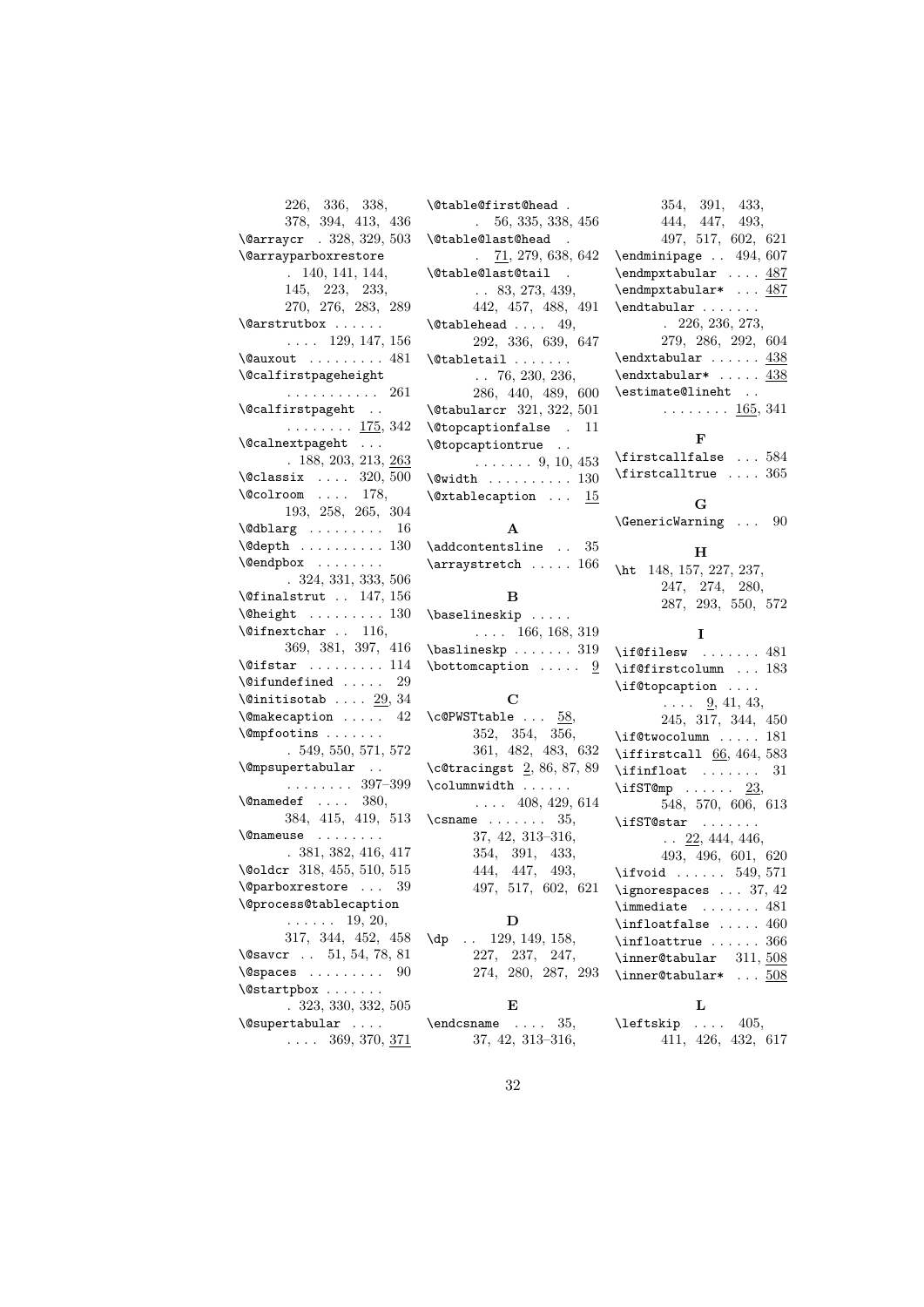| М                                              | \PWSTcalchtlines                | \ST@lineht                              |
|------------------------------------------------|---------------------------------|-----------------------------------------|
| MessageBreak                                   | $\ldots \ldots 269, 363$        | $\frac{105}{166-168}$                   |
| $\ldots$ 170, 179,                             | \PWSTcalnextpageht .            | 170, 172, 173,                          |
| 483, 521, 632, 633                             | $\ldots \ldots 296, 610$        | $239, 243, 522 - 525$                   |
| \minipage . 408, 429, 614                      | \PWSTcapht                      | \ST@mpfalse  375, 389                   |
| $\mbox{mptabular} \ldots \ldots \frac{396}{1}$ | 13, 45, 247, 248,               | $\S$ T@mptrue  403, 424                 |
| $\mbox{mptabular*} \ldots$ $415$               | 250, 252, 253, 259              | \ST@newpage 555, 595, 598               |
|                                                | $\N$ WST curpage 58,            | \ST@next . 557, 561,                    |
| $\mathbf N$                                    | 297, 362, 463,                  | 579, 639, 642, 647                      |
| $\newbox$ 110                                  | 467, 472, 478,                  | \ST@pageleft . 45, 46,                  |
| $\neq 59-65$                                   | 482, 484, 540,                  | 93, 95, 97, 178,                        |
| \newif . 9, 22, 23, 31, 66                     | 631, 633, 635, 637              | $180, 185 - 187,$                       |
| $\text{newskip} \dots \dots \ 25-27$           | $\N$ XPWSThead $\ldots$ 58, 476 | 192, 193, 196,                          |
| $\n\Delta ign$ . 50, 54, 77,                   | $\N$ STinit  343, 351           | 201, 205, 211,                          |
| 81, 95, 97, 131,                               | $\N$ STlasthead 58, 465         | 215, 219, 241,                          |
| 134, 520, 546,                                 | \PWSTlastpage  58,              | 255, 258, 259,                          |
| 557, 564, 590, 599                             | 357, 359, 361,                  | 265, 267, 304,                          |
| $\normal$ normalsize  40                       | 463, 540, 634, 635              | $305, 307, 346-$                        |
| \notablelasthead  71                           | $\N$ $58,$                      | 349, 524, 530,                          |
|                                                | 364, 465, 466,                  | 534, 536,<br>543,                       |
| О                                              | 470, 471, 476,                  | 554, 565, 576, 592                      |
| \org@endpbox                                   | 477, 537, 538,                  | \ST@pagesofar.<br>103,                  |
| $\ldots$ 324, 331, 506                         | 585, 586, 629, 630              | 177, 185,<br>187,                       |
| \org@startpbox                                 | \PWSToplastpagenum .            | 192, 196,<br>197,                       |
| $\ldots$ 323, 330, 505                         | $\ldots \ldots 459, 462$        | 201, 205,<br>206,                       |
| $\sigma$ gCtabular . 310,                      | \PWSTpenultimate 58, 297        | 211, 215, 216,                          |
| 377, 412, 512, 625                             | $\N$ STsethead . 612, 628       | 260, 266, 306, 593                      |
| $\sigma$ gCtabularcr 52, 79,                   | \PWSTtempc                      | \ST@parfillskip<br>$\sim$ $\sim$ $\sim$ |
| 321, 328, 501, 503                             | $\frac{58}{353}$ , 355, 359     | $\ldots$ $\frac{25}{25}$ , 406,         |
|                                                |                                 | 409, 427, 430, 615                      |
| P                                              | $\mathbf R$                     | $\S$ T@pbox $110,$<br>140, 141,<br>144, |
| \pagetotal 177, 179, 592                       | $\Gamma$ . 354, 482             | 145, 148,<br>149,                       |
| $\N$ WSTO 482                                  |                                 | 154, 157, 158, 163                      |
| \PWST@generalht                                | s                               | $\S$ T@pboxht 104, 150,                 |
| $\frac{67}{288}$ , 294, 302                    | $\setminus$ setSTheight $94$    | 151, 159,<br>160,                       |
| $\N$ XPWST@ht  67, 274,                        | $\shrinkheight$ 6, 94           | 521, 523, 527-532                       |
| 275, 280, 281,                                 | \ST@aendpbox $\ldots$ 146, 333  | \ST@prevht<br>105,                      |
| 287, 288, 293,                                 | \ST@argtabularcr  112           | 525, 531, 547, 569                      |
|                                                |                                 |                                         |

287, 288, 293, 294, 299, 302, 305  $\N$ WST@lastht . . . 67, 275, 281, 282, 299 \PWST@lastpagecr . .  $\ldots \ldots 541, \underline{563}$ \PWST@setfirstcall .  $\ldots$  566, 577, 582 \PWST@thecaption . .  $\ldots \ldots \frac{13}{5}$ , 18, 246 \PWST@xentrystretch

 $\ldots$  . 98, 172, 527

**N** 

227, 229, 242, 346 \ST@leftskip 25, 405,

411, 426, 432, 617 \ST@starfalse . 374, 402

\ST@restore . . . . . . . . 224, 234, 271, 277, 284, 290, 449, 499, 509, 514

\ST@rightskip 25, 404,

\ST@skipfirstpart . . . . . . . . . 340, 589 \ST@skippage . . . . . . . 340, 544, 595, 609

410, 425, 431, 616

 $\S$ T@astartpbox  $142, 332$ \ST@caption . . . . . 19, 33 \ST@cr 118, 131, 137, 519 \ST@dimen . . . . . . . . . 109, 148–151, 153, 157–160, 162 \ST@endpbox  $\dots$  146, 326  $\S$ T@headht  $\underline{101}$ , 221,